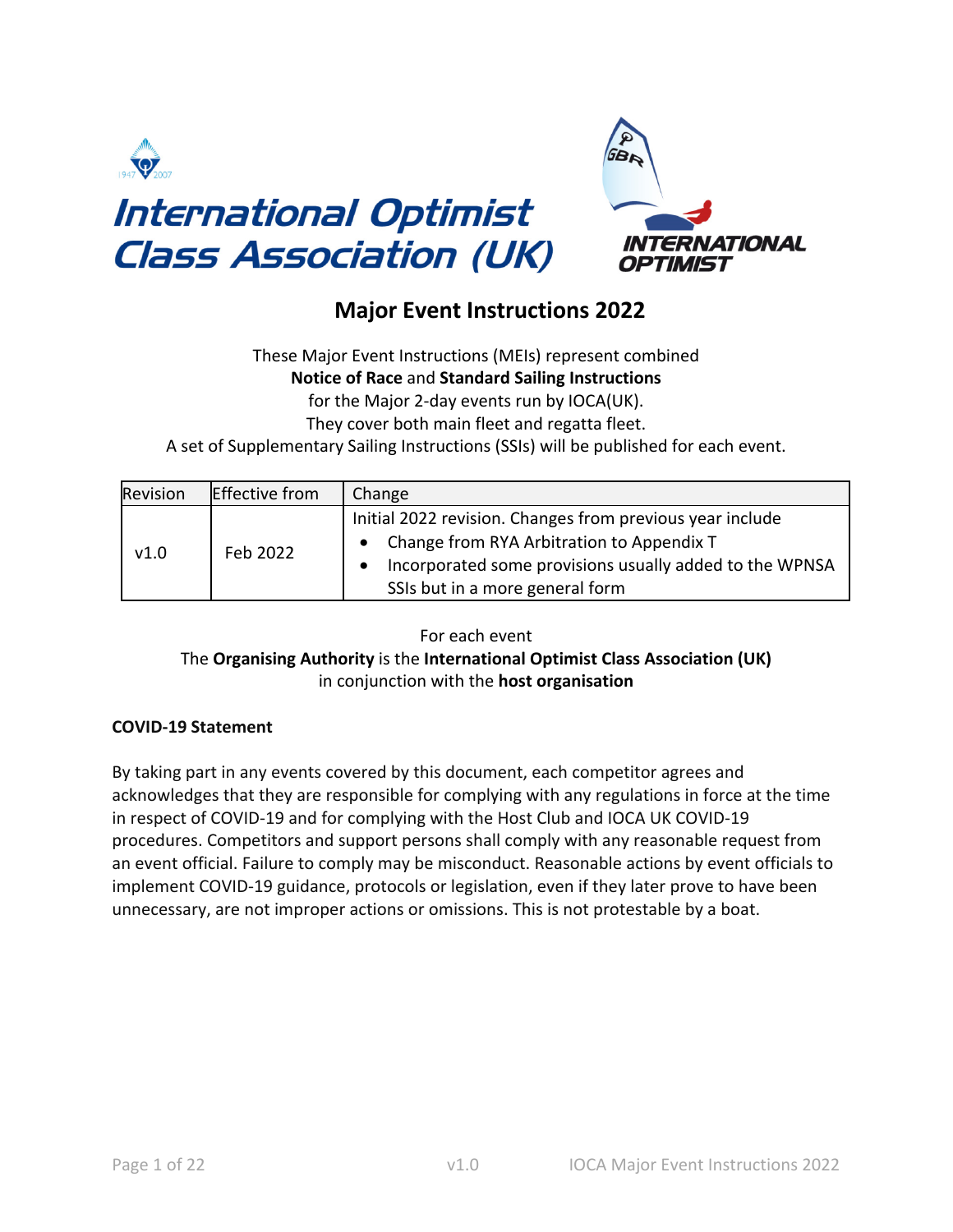## **TABLE OF EVENTS**

|                                    |                                                                          | All Dates 2022    |                           |
|------------------------------------|--------------------------------------------------------------------------|-------------------|---------------------------|
| Event / Event Web Page             | <b>Host Organisation / Venue</b>                                         | Event             | <b>Late Payment</b>       |
|                                    |                                                                          |                   | Closing                   |
| <b>Spring Championships</b>        | <b>Draycote Sailing Club</b><br>Draycote Water,<br><b>Kites Hardwick</b> |                   | 26 <sup>th</sup> February |
| http://ioca.uk/springs             | Rugby,<br><b>CV23 8AB</b>                                                | 12/13 March       | 7 <sup>th</sup> March     |
| <b>Early Summer Championships</b>  | <b>Hayling Island Sailing Club</b><br>Sandy Point,                       | $14/15$ May       | 30 <sup>th</sup> April    |
| http://ioca.uk/esc                 | Hayling Island<br>PO11 9SL,                                              |                   | 9 <sup>th</sup> May       |
| Late Summer Championships          | Brightlingsea Sailing Club<br>Waterside                                  | 27/28 Aug         | 13 <sup>th</sup> August   |
| http://ioca.uk/lsc                 | Brightlingsea<br>CO7 0DY                                                 |                   | 22 <sup>nd</sup> August   |
| <b>End of Season Championships</b> | <b>Grafham Water Sailing Club</b><br>Perry,                              | 15/16             | $1st$ October             |
| http://ioca.uk/eos                 | Huntingdon<br>Cambs,<br><b>PE28 OBU</b>                                  | October           | 10 <sup>th</sup> October  |
| <b>Winter Championships</b>        | Cardiff Bay Yacht Club<br>Ferry Road,                                    |                   | 26 <sup>th</sup> November |
| http://ioca.uk/winters             | Cardiff,<br>Wales,<br><b>CF11 OJL</b>                                    | 10/11<br>December | 5 <sup>th</sup> December  |

In addition to the events listed above, any event may invoke the rules of this document by so stating in its Notice of Race.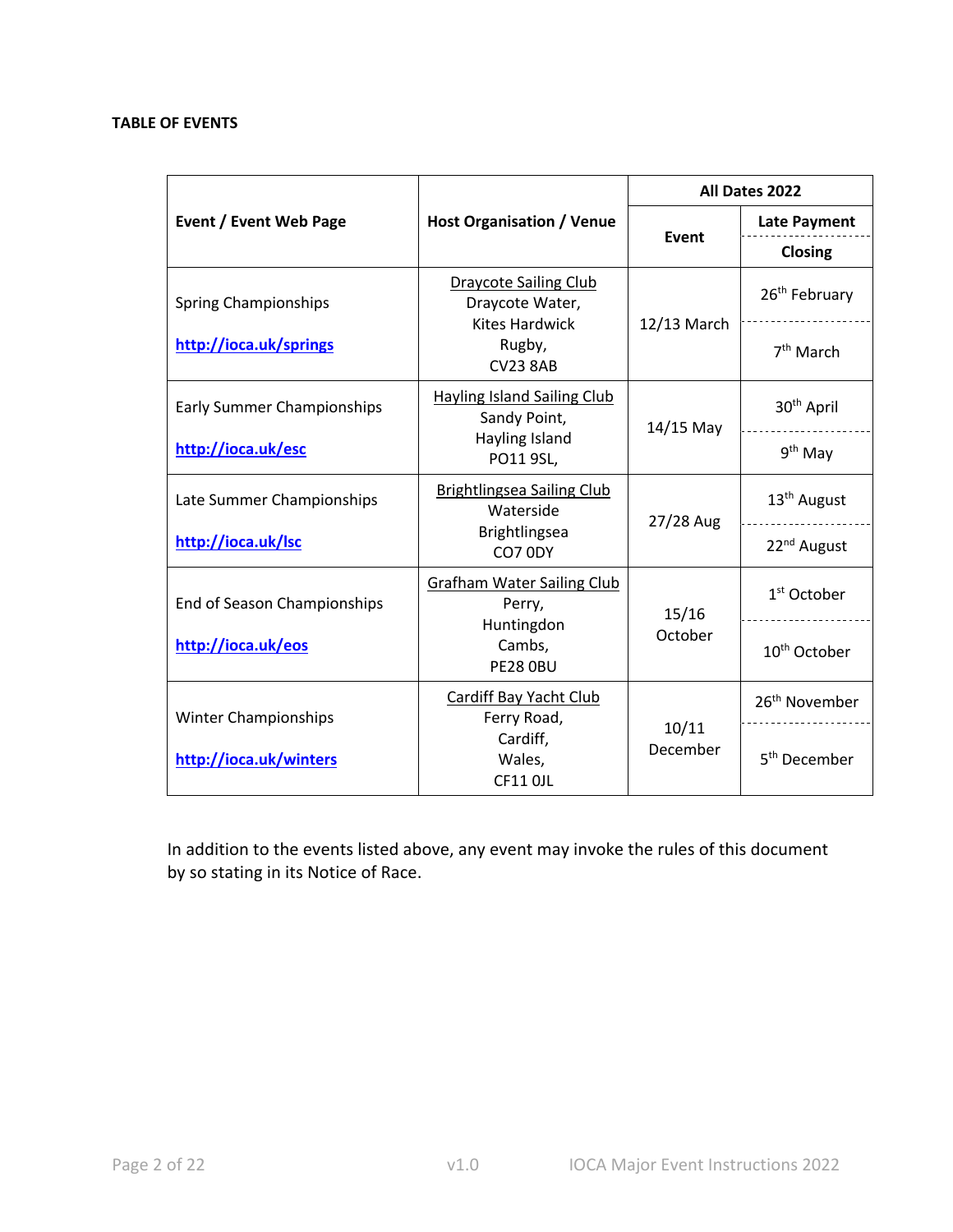# **1 RULES**

- 1.1 Racing will be governed by the rules as defined in the Racing Rules of Sailing (RRS).
- 1.2 Competitors should note that IOCA(UK) implements the RYA Racing Charter and that they will be expected to sail in compliance with it. The Charter can be found at the front of the RYA edition of the Racing Rules of Sailing (the yellow pages after the definitions), or on the RYA website at www.rya.org.uk/racingrules.
- 1.3 RRS Appendix T (Arbitration) applies.
- 1.4 If there is conflict the Supplementary Sailing Instructions (SSIs) or a separate event Notice of Race take precedence over these Major Event Instructions (MEIs). This changes RRS 63.7.
- 1.5 RRS 61.1 'Informing the Protestee' is changed as follows: Add to RRS 61.1(a): 'The protesting boat shall inform the Race Committee of the boat/s being protested at the finishing line immediately after finishing.' For the purposes of this rule, Race Committee includes the Measurers when they are located in the vicinity of the finish. If the jury decide that it was impractical for a boat to comply with this rule, they may hear the protest.

# **2 ELIGIBILITY, ENTRY AND FEES**

- 2.1 Participants must be members of IOCA (UK) or an equivalent National Optimist organisation.
- 2.2 For each event, a **late payment date** and a **closing date** are listed in the Table of Events, above.
- 2.3 Entry shall be made via the IOCA (UK) Event Website, and the official Entry Form shall be submitted with the declaration of the Parent/Guardian prior to midnight on the **closing date**.
- 2.4 In line with the standard IOCA conditions of entry, entries will only be confirmed once the entry fee has been paid. While the entry fee remains unpaid that entry will remain on the waiting list.
- 2.5 All promotions from waiting list to confirmed entries will depend on payment of entry fees and available space at the sole discretion of the Organising Authority.
- 2.6 Late entries will be accepted at the sole discretion of the Organising Authority.
- 2.7 The Entry Fee is £70.00 per boat per event and shall be paid via the online 'GoCardless' payment system details of which are on the Event Web Pages listed in the.
- 2.8 Entry fees that remain unpaid at midnight on the **late payment date** will be subject to an additional late entry surcharge of 20% of the entry fee. (Total of £84.00)
- 2.9 For entries withdrawn before midnight on the **closing date** 80% of the fee will be refunded; otherwise there will be no refunds.

## **3 NOTICES TO COMPETITORS AND CHANGES TO SAILING INSTRUCTIONS**

- 3.1 All notices to competitors will be posted on the official notice board which will be in a prominent location at the venue (usually near the Race Office) and clearly labelled. The SSIs may specify an alternative location which may be entirely online.
- 3.2 Any change to the MEIs or SSIs will be posted on the official notice board not less than 30 minutes before Flag D is displayed, except that any change to the schedule of races will be posted by 19:00 hours on the day before it will take effect.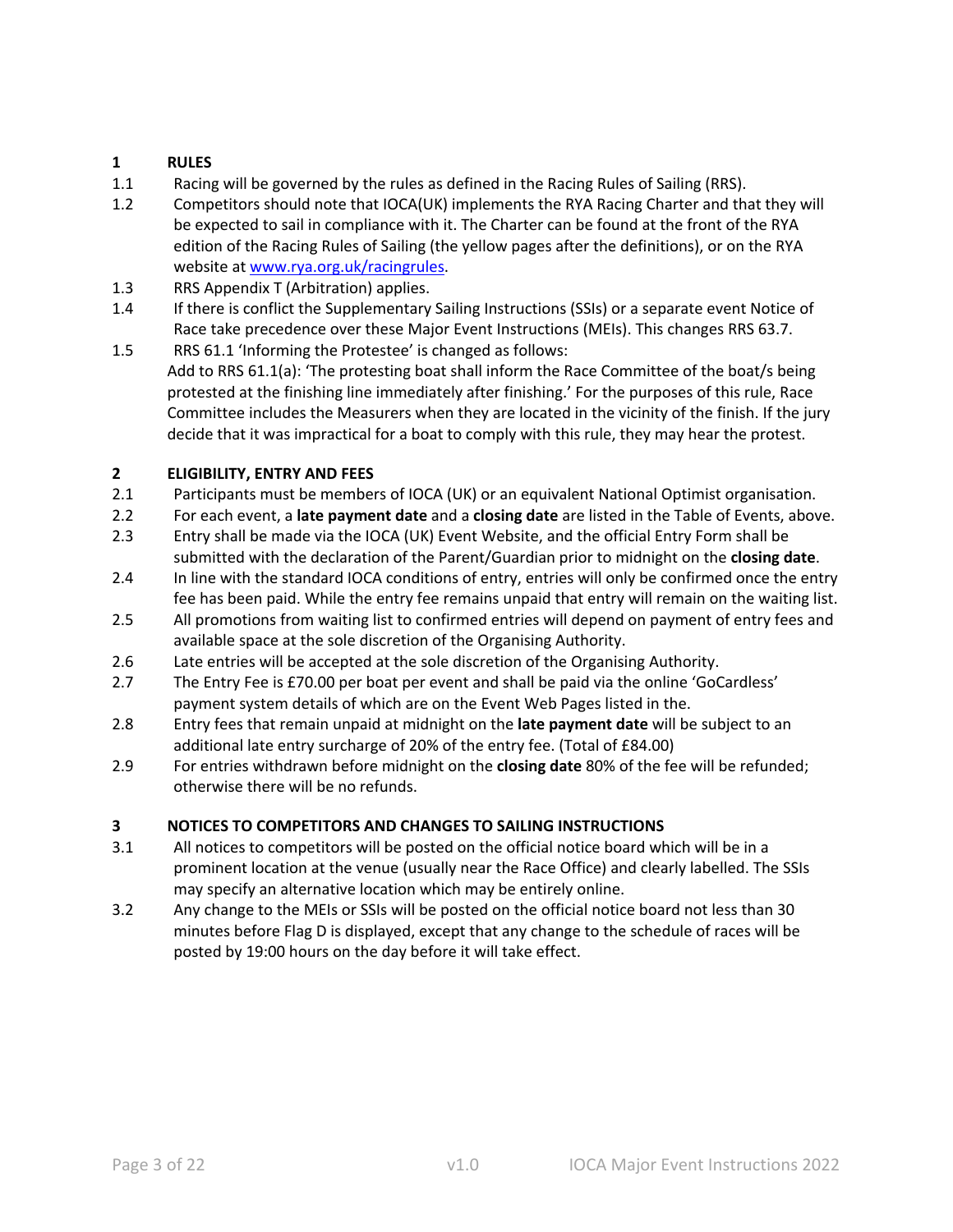## **4 SIGNALS MADE ASHORE**

- 4.1 Signals made ashore will be displayed on the venue's main signal mast or an alternative location if specified in the SSIs
- 4.2 Boats may only launch when Flag D is displayed ashore, either on its own or with their class flag.
- 4.3 Flag AP displayed ashore without a numeral pennant means "Racing is postponed indefinitely. Flag D will be displayed to commence launching shortly after AP is removed." This changes race signal AP.
- 4.4 The warning signal will be at the later of the scheduled time or 30 minutes after flag D is displayed unless at that time the race is *postponed* again or *abandoned.*
- 4.5 When a far sailing area is defined in the SSIs, Flag W displayed ashore indicates racing will be in far area and the warning signal will be not less than 60 minutes after flag D is displayed. Otherwise, racing will be in the near area.



## **5 SCHEDULE OF RACES**

- 5.1 For a two day event, six races are scheduled for main fleet, and twelve for the regatta fleet.
- 5.2 Timings will be as follows unless stated otherwise in the SSIs:

|                                      | Saturday        | Sunday            |
|--------------------------------------|-----------------|-------------------|
| <b>Registration</b>                  | $08:30 - 09:30$ |                   |
| <b>Competitors' Briefing</b>         | 09:40           |                   |
| <b>First Warning Signal</b>          | 10:55           | 10:25             |
| <b>Last Permitted Warning Signal</b> |                 | 15:00             |
| <b>Prize Giving</b>                  |                 | Soon after Racing |

5.3 On the last day of racing there will be no warning signal after 15:00 except where the first start group has been able to start, the warning signal of the second start group may be made after 15:00 as long as it is no later than 25 minutes after the first start. If the second start group fails to start in this time, the race will be abandoned for the first start group.

## **6 FLEETS AND CLASS SIGNALS**

## 6.1 **Main Fleet**

- 6.1.1 The Main Fleet is intended for experienced racers able to be reasonably self-sufficient for several hours afloat at a time.
- 6.1.2 Unless stated otherwise in the SSIs, the Race Committee will allocate each boat in the main fleet to a colour group, yellow, blue, red or white as posted on the official notice board. The allocation of competitors into colour groups will be based on the latest IOCA ranking and thereafter in sail number order.
- 6.1.3 Each boat shall display the coloured group identification ribbon provided at the peak of her sail.
- 6.1.4 There will be two starts in each race. Each start will be for two colour groups, as shown in Attachment B to these instructions. The warning signal for the second start in each race will be not less than 5 minutes after the previous start which is not recalled.
- 6.1.5 It is each sailor's responsibility to ensure that they sail in the correct group. The penalty for sailing in the incorrect group shall be 5 points added to their finishing position in the group they raced in for all races sailed in that incorrect group.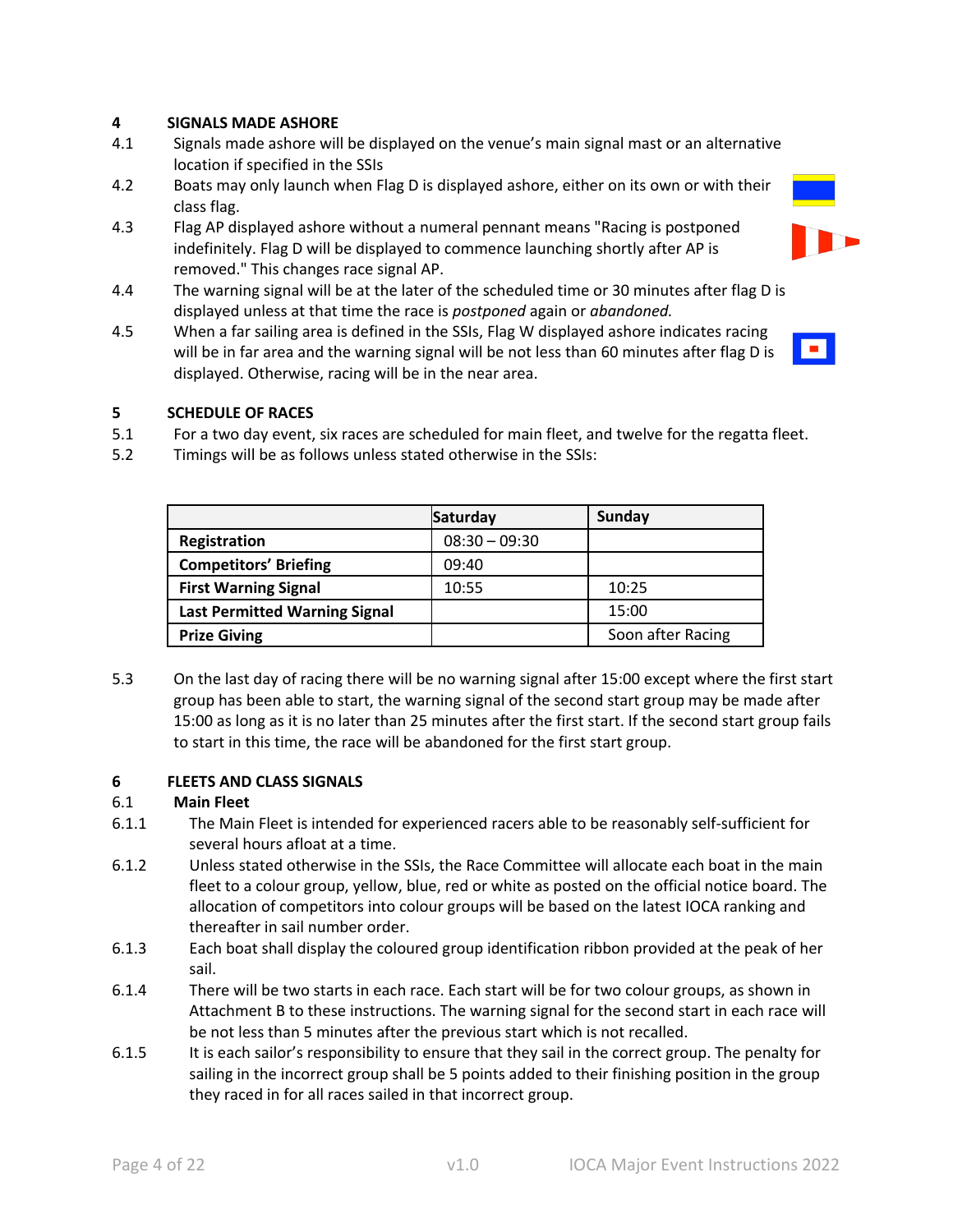## 6.2 **Regatta Fleet**

- 6.2.1 The Regatta Fleet is intended for younger, less experienced sailors, generally in their first year of travelling to events. Sessions afloat will be shorter and more support will be provided,
- 6.2.2 The regatta fleet may be split into multiple fleets based on experience.
- 6.3 Class Flags will be as follows:

| Fleet                       | Flag               |  |
|-----------------------------|--------------------|--|
| Main Fleet                  | Flag O             |  |
| Regatta Fleet               | Flag R             |  |
| Also, when racing in groups |                    |  |
| Yellow                      | <b>Yellow Flag</b> |  |
| Blue                        | <b>Blue Flag</b>   |  |
| Red                         | <b>Red Flag</b>    |  |
| White                       | <b>White Flag</b>  |  |

## **7 RACE AREA**

7.1 If the venue has multiple race areas the location to be used will be specified in the SSIs, on the Official Notice Board or using flag signals described in the SSIs.

## **8 THE COURSE**

- 8.1 The course configuration to be sailed will be as shown in the SSIs and may be selected from those shown in MEI Attachment C. The diagrams indicate the number of legs required to complete each course. They do not indicate the length or the angle between each leg.
- 8.2 The course to be sailed (e.g. Inner/Outer + number of beats) may be displayed on the committee vessel before the warning signal. If no course is displayed, the first group start (or a Single fleet start) shall sail an O2 course, the second group start shall sail an I2 course.
- 8.3 Leeward gates will be used. A gate may be replaced by a single mark to be left to port.

## **9 DESCRIPTION OF MARKS**

- 9.1 The marks will be described in the SSIs.
- 9.2 Any change of course marks will be the same as the original marks unless changed in the SSIs.
- 9.3 The starting marks will be race committee vessels or staff marks displaying orange flags.
- 9.4 The finishing marks will be race committee vessels or staff marks displaying blue flags. For the regatta fleet, if the finish line is the same as the start line, the port end of the line will display an orange flag instead of a blue flag. This changes Race signals, blue flag.
- 9.5 Holding area marks will be narrow yellow cylinders.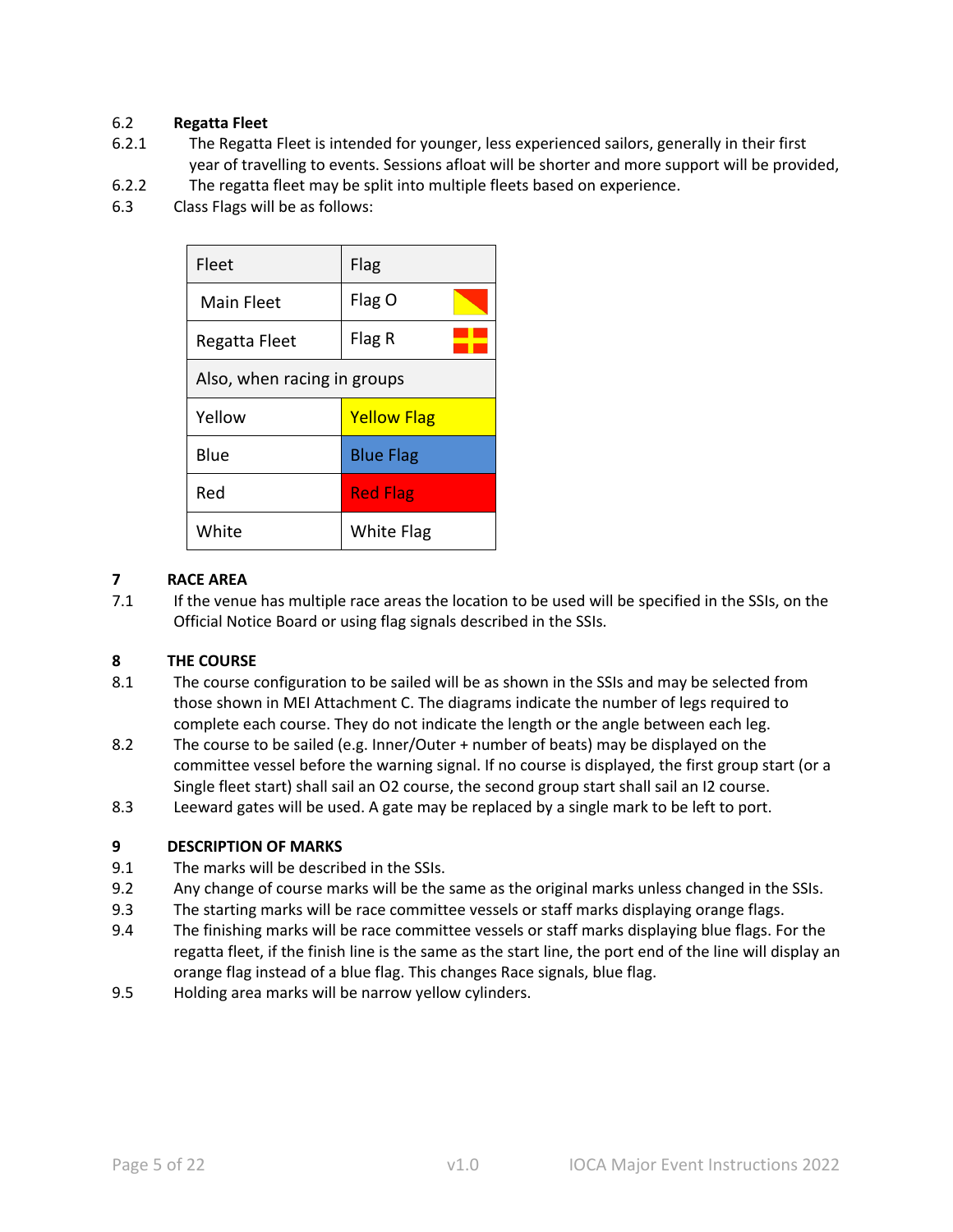## **10 AREAS THAT ARE OBSTRUCTIONS**

- 10.1 Boats shall keep clear of vessels at anchor or vessels displaying Flag A, indicating divers in the water.
- 10.2 Boats shall not transit through any groups of moored boats at any venue unless specifically directed to do so.
- 10.3 Any directions given by the local Harbour Authority either in person or via an official boat must be complied with without delay.
- 10.4 Any areas which are obstructions will be described in the SSIs.

## **11 THE START**

- 11.1 Races will be started using RRS 26 with the warning signal five minutes before the starting signal. When there is more than one start in a sequence there will be at least 5 minutes between a start and a subsequent warning signal.
- 11.2 The starting line will be between staffs displaying orange flags on the starting marks.
- 11.3 A boat starting later than 4 minutes after its starting signal may be scored Did Not Start without a hearing. This changes RRS A4 and A5.
- 11.4 To alert boats that a race or sequence of races will begin soon, the orange starting line flag will be displayed on the committee signal vessel with one long - or multiple short - sound signal(s) at least five minutes before a warning signal is made for main fleet and two minutes for regatta fleet.
- 11.5 When the orange flag is displayed, the Race Committee may also display the class flags of the colour groups in the first start at the dip for approximately 1 minute to remind sailors which colour groups are in the first start.
- 11.6 When the Orange flag is displayed boats which are not competing in the next start shall make their way to the holding area which is 50m downwind of the start line and its extensions. Yellow holding area marks may be laid as in which case the holding area is downwind of those marks.

## **12 CHANGE OF COURSE, SHORTENING OR ABANDONING AFTER THE START**

- 12.1 To change the next leg of the course, the Race Committee will move the existing mark or finishing line, or lay a new mark and remove the original mark as soon as practical.
- 12.2 If a new mark is laid it will be of the same type as the original unless a different "Change Mark" is described in the SSIs.
- 12.3 Minor mark moves (up to approximately 100m) may be made without signalling the change. This changes RRS 33.
- 12.4 If the wind drops below 5 knots the race may be abandoned without redress. This changes RRS 62.

## **13 THE FINISH**

- 13.1 The finishing line will be between the masts displaying blue flags on the finishing marks at each end of the finishing line.
- 13.2 For Regatta fleet the port end of the line will be an orange flag if the finish line is the same as the start line.
- 13.3 After finishing and clearing the finishing line boats shall avoid the course area including the finishing area and all boats not yet finished.
- 13.4 The race committee may give a finishing place to any boat as follows:

K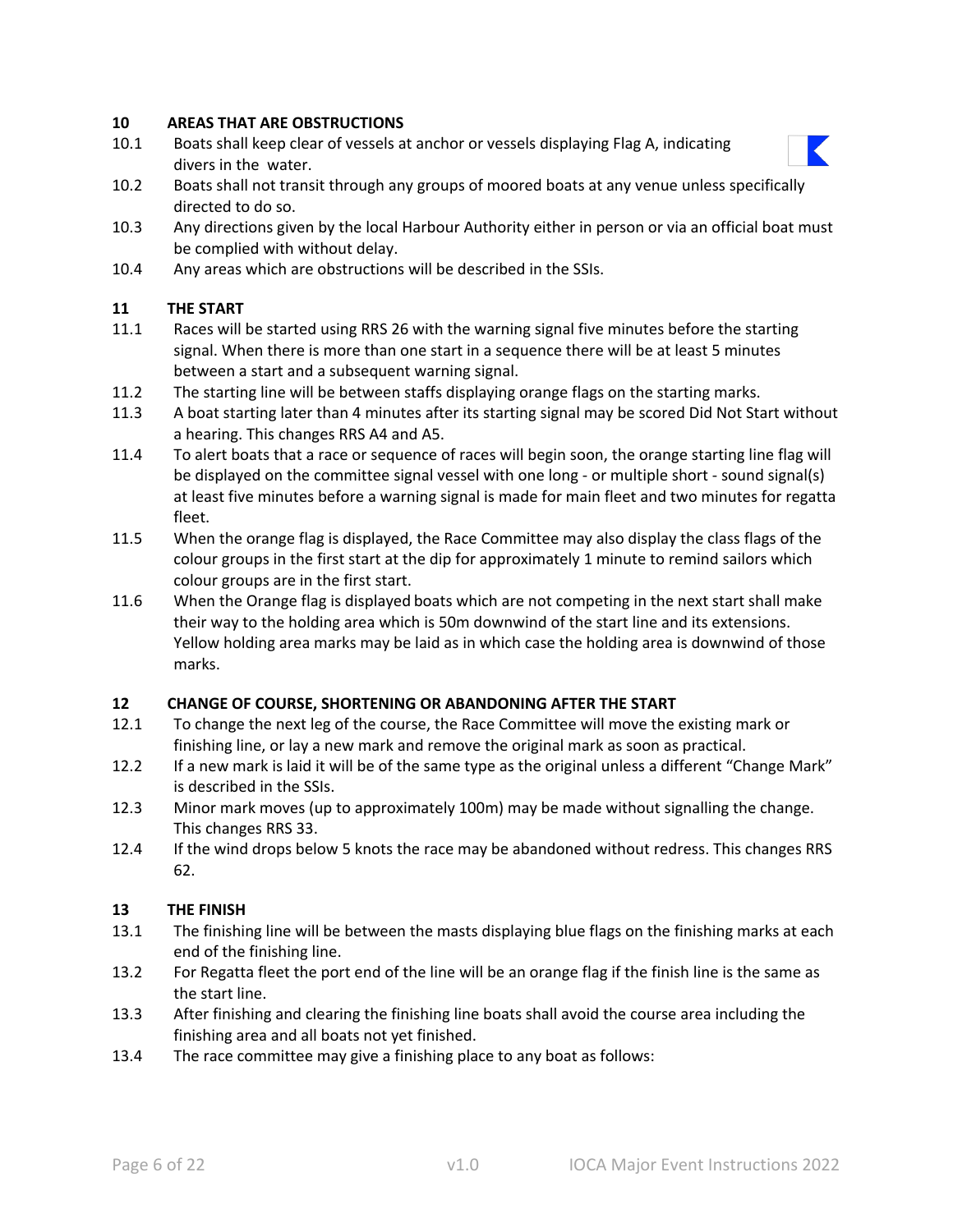a) When a race committee vessel displays flag W with two sounds, boats that have not yet finished may be given a finishing place anywhere on the race course, at a nearby mark or not.



b) When a boat finishes in accordance with this instruction, she shall be awarded a finishing place matching her race position in that race. This changes RRS A5.

#### **14 PENALTY SYSTEM**

- 14.1 Appendix P will apply, except as changed by MEI 14.2 and MEI 14.3.
- 14.2 Appendix P2.3 is deleted. P2.2 is changed to apply to the second and each subsequent penalty of a boat.
- 14.3 Appendix P3 Postponement, general recall or abandonment is deleted and replaced by: If a boat has been penalised under RRS P1 and the Race Committee signals a postponement, general recall or abandonment, the penalty is cancelled and shall not be counted to determine the number of times she has been penalised during the regatta.
- 14.4 The penalty for breaches of Class Rules will be the Graded Penalty System detailed in Attachment D and applied by the Technical Committee (Attachment A), and may be less than disqualification, this changes RRS 63.1.
- 14.5 Outside Help
- 14.5.1 Penalties for breaking RRS 41, Outside Help, shall be at the discretion of the Protest Committee. When a boat has received outside help, a request for a lesser penalty than retirement may be made to the Protest Committee in writing before the end of protest time on the day concerned.
- 14.5.2 At the discretion of the Race Committee the Regatta fleet may be provided with outside assistance while racing. This will usually take the form of a designated coach providing verbal advice to those sailors nearer the back of the fleet.

#### **15 TIME LIMIT AND TARGET TIMES**

- 15.1 The time limit for the first boat in each start shall be 1 hour 15 minutes or for subsequent finishers within 30 minutes after the first boat finishes, whichever is later. This changes RRS 35, A4 and A5.
- 15.2 The target time for each race is 45 minutes for the main fleet and 20 minutes for the regatta fleet, the SSIs may refine or change this time. Failure to meet the target time will not be grounds for redress. This changes rule 62.1(a).

#### **16 PROTESTS, ADVISORY HEARINGS AND ARBITRATION**

- 16.1 When the Organising Authority appoints a Protest Committee or Technical Committee, the Terms of Reference are as shown in Attachment A.
- 16.2 Protests shall be written on forms available at the race office and delivered there within the Protest Time which will end 30 minutes after the last boat of a fleet or flight (if division into groups has been stated in SSIs) comes ashore unless the Protest Committee posts a different time. The SSIs may specify the use of an online form in which case this must be submitted within the Protest Time above but email attachments received after the time limit will not invalidate the protest.
- 16.3 Notices of protests by the Race Committee, Technical Committee or Jury will be posted to inform boats under RRS 61.1(b) within the protest time as in 16.2.
- 16.4 Times and places of protest hearings will be posted within thirty minutes of the end of protest time. This will be the only notification and changes RRS 63.2.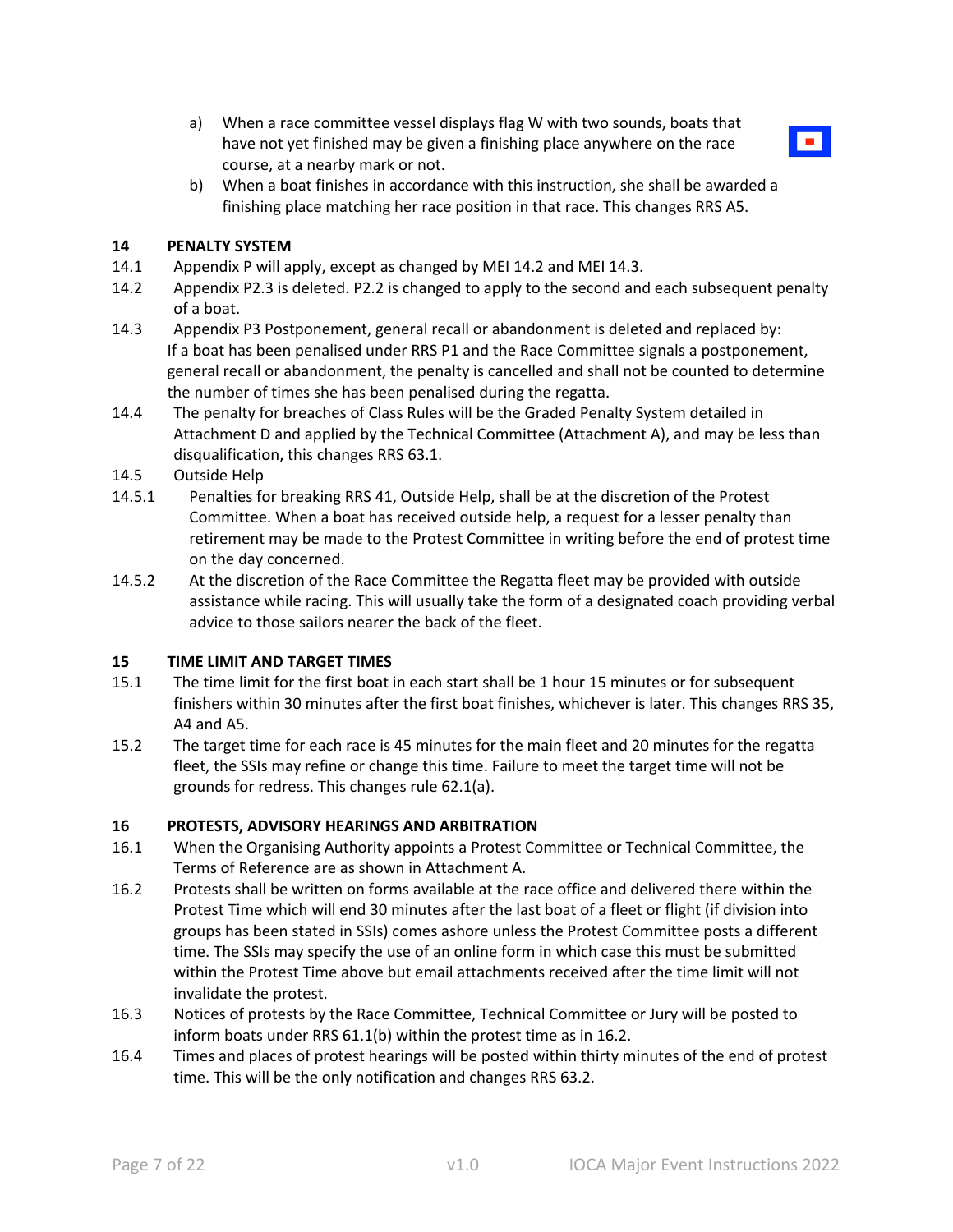- 16.5 In a change to RRS 60.1, no boat may protest another boat for infringements of the following:
	- Tallies
	- Group Identification Ribbons
	- Support Vessels
	- Any Local Regulations
- 16.6 When the Protest Committee decides that an infringement, other than an infringement of a rule of RRS Part 2, has had no significant effect on the outcome of the race, it may impose a penalty of one or more points or make such other arrangements as it thinks fair. This may be to impose no penalty. This changes RRS 64.1.
- 16.7 Regatta Fleet
- 16.7.1 For all incidents, except those involving serious damage or injury, it is intended to conduct protests using the arbitration process. The role of the rules advisor is to explain to the participants which rules were broken, why, and by whom. The penalty for a breach of Part 2 of the Racing Rules or Rule 31 is at the discretion of the rules advisor (to be scored as 'DPI') and may be less than disqualification. The intention of this process is to serve as an educational resource and prepare sailors for competing at higher levels

## **17 SCORING SYSTEM**

- 17.1 The Low Points scoring system of RRS Appendix A will apply.
- 17.2 One race is required to be completed to constitute a series
- 17.3 A boat's series score will be the total of her race scores excluding her worst scores as listed below (note that not all rows of this table will apply to every event/fleet):

| Races Completed | <b>Scores Excluded</b> |
|-----------------|------------------------|
| $1 - 2$         |                        |
| $3 - 6$         |                        |
| 7 — 9           |                        |
| $10 - 12$       |                        |

- 17.4 Boats that are racing when the time limit expires will be scored points halfway between the points scored by the last boat to finish and points equal to the number of entries in their start group. Any fractions will be rounded up to the next whole number.
- 17.5 When the fleet is divided into groups RRS A4.2 is deleted and replaced by: All other boats, including a boat that did not start, a boat that finishes and thereafter retires or is disqualified, will be scored points equal to one more than a half the number of boats entered in the series when there are two starts, fractions rounded up.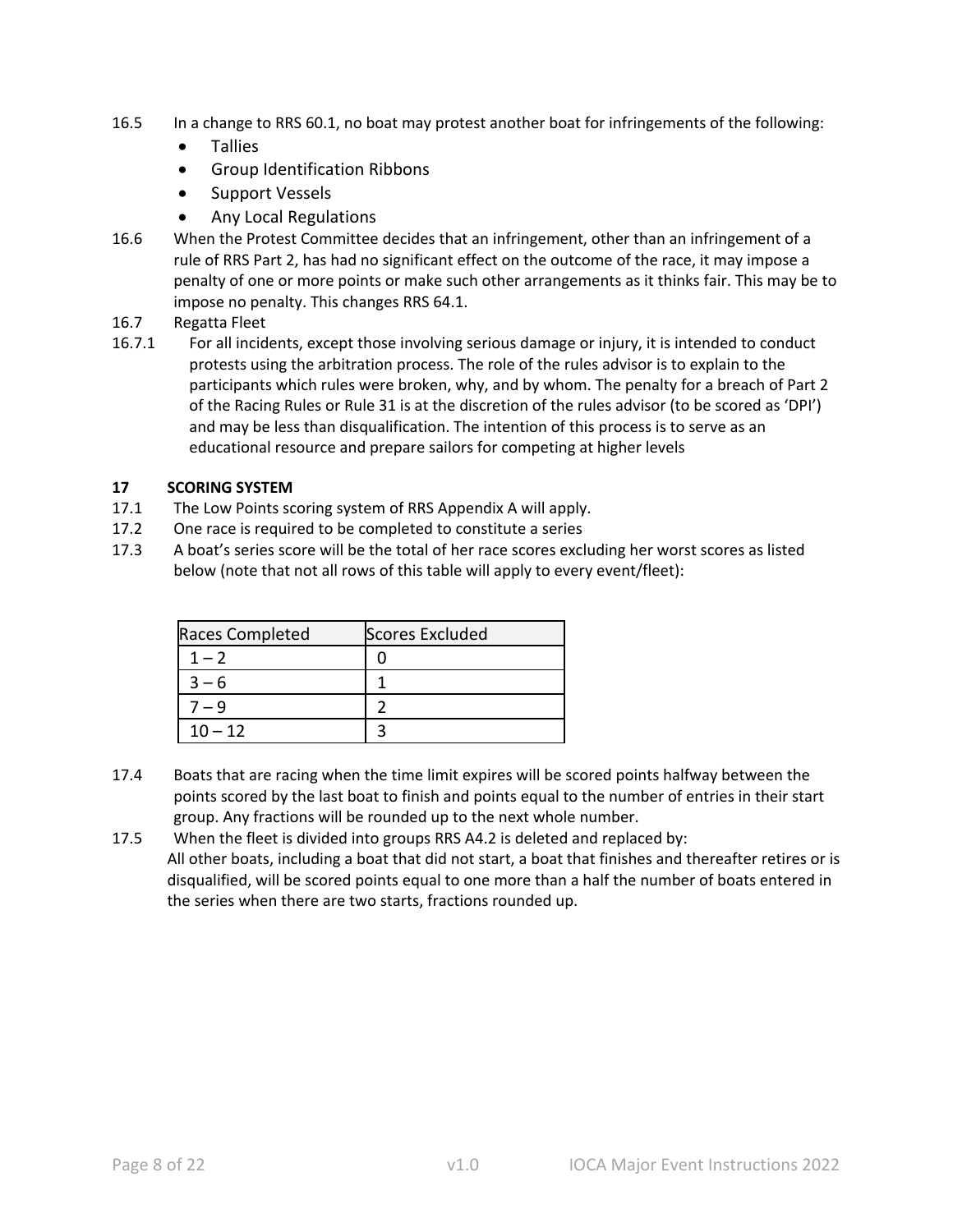# **18 SAFETY**

- 18.1 On any day that racing is scheduled boats may not go afloat without the permission of the Race Committee.
- 18.2 RRS 40.1 (Personal Flotation Devices) applies at all times when boats are afloat.
- 18.3 When the Race Committee considers that a boat, its equipment or crew are not adequate for the existing or anticipated conditions or that a boat or crew is in difficulty, it may instruct the boat and crew not to launch, or to retire or to sail ashore or to accept outside help. The boat and crew shall comply with such instructions without delay.
- 18.4 Additional safety information may be listed in the SSIs.
- 18.5 Tallies
- 18.5.1 MEI 18.5 applies when the SSIs state that tallies will be used.
- 18.5.2 A tally board will be situated at the place specified in the SSIs
- 18.5.3 After flag T is displayed ashore and before going afloat each competitor intending to race shall personally take the appropriately coloured tally band bearing their tally number from the tally board and place it securely and visibly on their wrist or arm.
- 18.5.4 Immediately after coming ashore, each competitor shall remove their tally band from their person and place it back on the tally board.
- 18.5.5 The penalty for infringing this MEI 18.5 shall be 5 points added to the boat's overall final score. The Protect Committee may adjust this penalty at their discretion.

## **19 REPLACEMENT OF CREW OR EQUIPMENT**

19.1 Substitution of damaged or lost equipment will not be allowed unless authorised by the Race Committee. Requests for substitution shall be made at the first reasonable opportunity.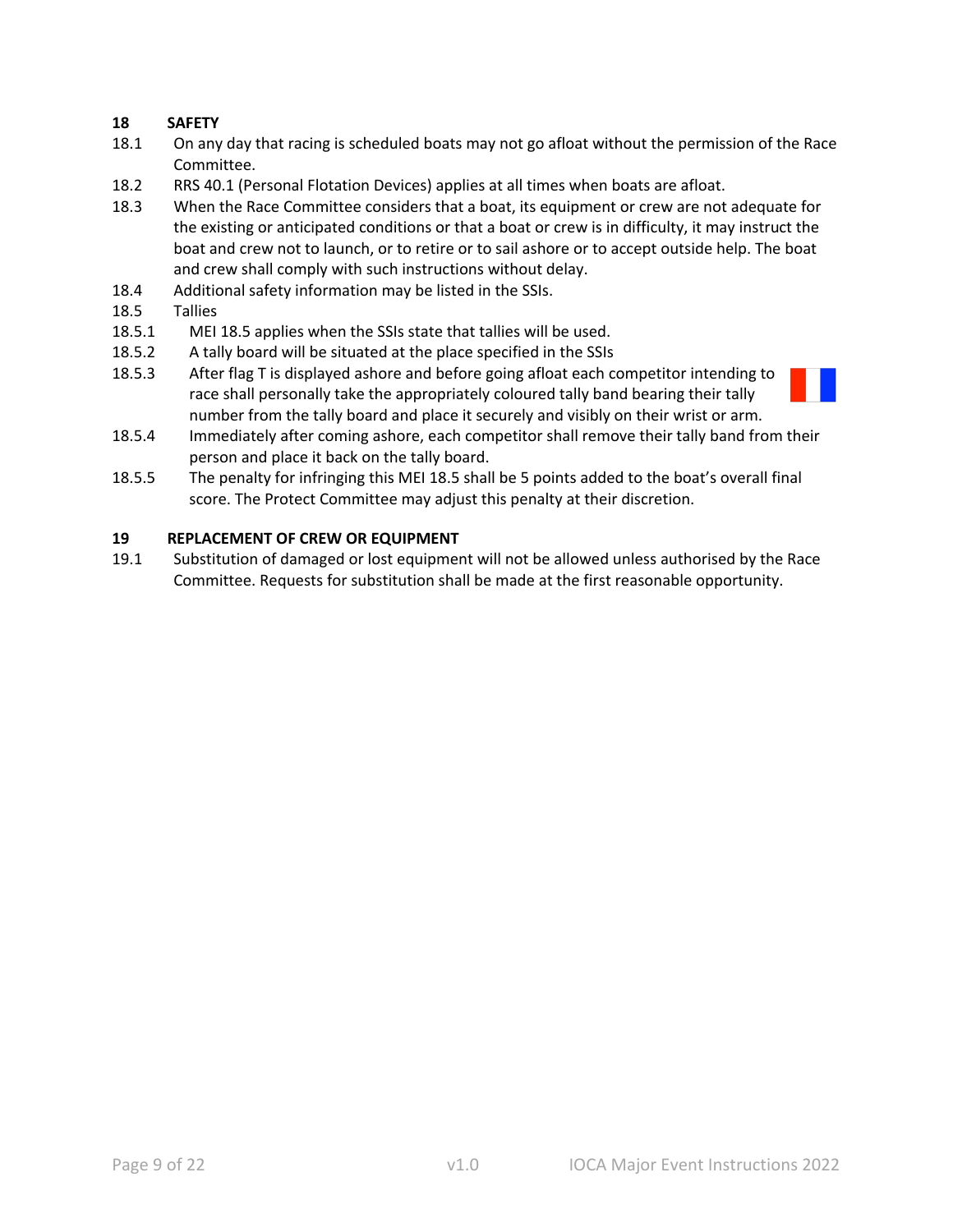## **20 EQUIPMENT CHECKS**

- 20.1 Equipment Inspection may be made throughout an Event on the instructions of a Race Committee Measurer.
- 20.2 If appointed, throughout the event Race Committee Measurers will form the Technical Committee.
- 20.3 Immediately after each race one or more boats may be required to proceed for an equipment check. Boats notified shall report immediately to a nearby measurement vessel displaying a yellow flag marked "Measurer". Measurement checks may be made by the use of photography.
- 20.4 After finishing boats shall not alter any settings on their boat until after they have cleared the measurement boat area.
- 20.5 Failure to comply with this will be reported to the Protest Committee and may lead to a disqualification or other penalty as determined by the Protest Committee.

## **21 EVENT ADVERTISING**

21.1 The Race Committee may require advertising space for event sponsors in accordance with RRS 80 and ISAF Regulation 20.

## **22 OFFICIAL VESSELS**

22.1 Vessels will be marked as follows:

| Role                                                                              | <b>Status</b> | Identification        |
|-----------------------------------------------------------------------------------|---------------|-----------------------|
| Safety Control                                                                    | Official      | Orange Flag           |
| Jury, Official, Measurer, Medic, Press                                            | Official      | <b>Yellow Flag</b>    |
| <b>Main Fleet Safety</b>                                                          | Official      | White Flag (numbered) |
| Regatta Fleet Safety or Official Support Vessels<br>when Attachment F is in force | Official      | Blue Flag (numbered)  |
| Mark Layer                                                                        | Official      | Red band on engine    |
| <b>Support Person vessels</b>                                                     | Non Official  | Green flag (numbered) |

## **23 SUPPORT VESSELS AND SUPPORT PERSONS**

- 23.1 All vessels defined in MEI 22 must register with the organising authority. Registration shall include a list of the boats which any *Support Persons* on board will be supporting.
- 23.2 Any vessel not registered shall not be in the racing area (see MEI 23.6) or have any communication with competitors from the time the orange flag is raised for the first race until the finish of the last race of the day.
- 23.3 All boats listed in MEI 22 are under the control of the Race Committee which includes the Safety Officer.
- 23.4 Unless carrying out official duties as directed by the Race Committee, all vessels shall not be in the racing area nor have contact with competitors from the time the Orange Flag is displayed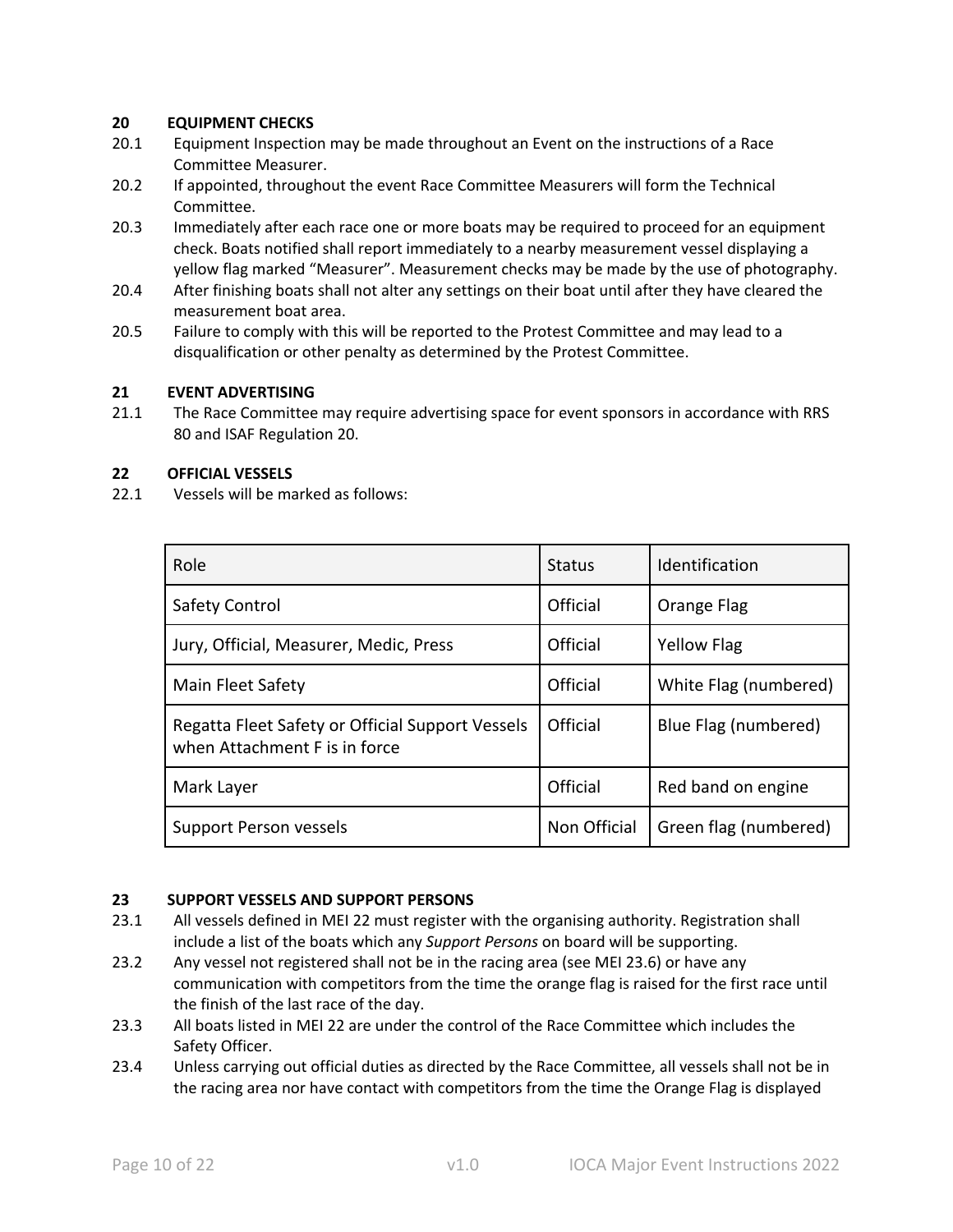until all boats in that race or that flight's race have finished or the Race Committee signals a postponement or abandonment.

- 23.5 For official vessels displaying their identification (See MEI 22), the racing area is defined as 100m from anywhere that a boat may reasonably sail when racing.
- 23.6 For all other vessels, including non-official vessels (see MEI 22), this distance is increased to 250m. If holding marks are laid, no non-official vessels shall be on the course side of these marks.
- 23.7 The penalty for failing to comply with MEI 23 will be determined by the Protest Committee and may be the disqualification of all boats associated with the Support Persons who breach this rule. Note that this also applies for Official vessels which do not adhere to the Race Committee's positioning instructions.

## **24 RUBBISH DISPOSAL**

- 24.1 Rubbish may be placed aboard support or official boats.
- **25 NOT USED**

## **26 NOT USED**

## **27 RADIO COMMUNICATION**

27.1 A boat shall neither make nor receive radio or mobile telephone transmissions whilst racing

## **28 PRIZES**

- 28.1 Generally, there will be prizes for the first three girls and first three boys in each fleet.
- 28.2 The Organising Authority may award additional prizes at its discretion.

## **29 RISK STATEMENT**

- 29.1 Rule 3 of the Racing Rules of Sailing states: "The responsibility for a boat's decision to participate in a race or to continue racing is hers alone".
- 29.2 Sailing is by its nature an unpredictable sport and therefore involves an element of risk. By taking part in the event, each competitor agrees and acknowledges that:
	- a) They are aware of the inherent element of risk involved in the sport and accept responsibility for the exposure of themselves, their crew and their boat to such inherent risk whilst taking part in the event;
	- b) They are responsible for the safety of themselves, their crew, their boat and their other property whether afloat or ashore;
	- c) They accept responsibility for any injury, damage or loss to the extent caused by their own actions or omissions;
	- d) Their boat is in good order, equipped to sail in the event and they are fit to participate;
	- e) The provision of a race management team, patrol vessels, umpires and other officials and volunteers by the organiser does not relieve them of their own responsibilities;
	- f) The provision of patrol vessel cover is limited to such assistance, particularly in extreme weather conditions, as can be practically provided in the circumstances;
	- g) It is their responsibility to familiarise themselves with any risks specific to this venue or this event drawn to their attention in any rules and information produced for the venue or event and to attend any competitors briefing held at the venue;"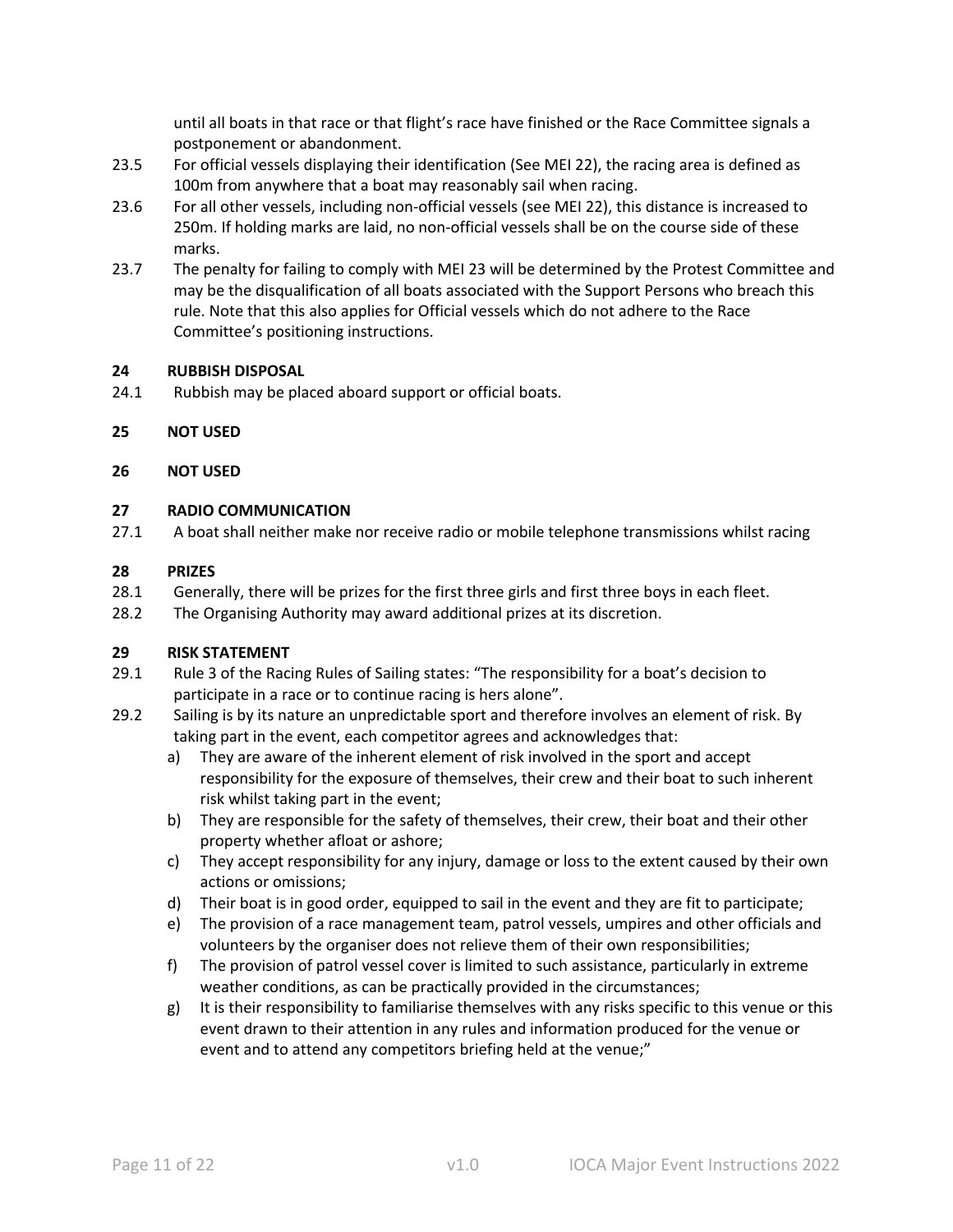## **30 INSURANCE**

30.1 Each participating boat shall be insured with valid third-party liability insurance with a minimum cover of £3,000,000 per incident or the equivalent.

## **31 TOWING**

- 31.1 On any day that racing is scheduled the towing of boats, by any vessel, is strictly prohibited. Infringement of this instruction may result in the immediate disqualification of the boat without a hearing from the race completed nearest in time to the infringement. This changes RRS 63.1. The only exceptions to this are:
	- a) If a boat has retired from a race and is being escorted by a support vessel either ashore or to the nearest mothership.
	- b) If the race committee informs all support vessels that towing is permitted.
	- c) Regatta fleet boats at the discretion of the Race Committee.

## **32 DATA PROTECTION (GDPR)**

32.1 The personal information you provide to the organising authority will be used to facilitate your participation in the event. If you have agreed to be bound by the Racing Rules of Sailing and the other rules that govern the event (the rules), the legal basis for processing that personal information is contract. If you are not bound by the rules, the legal basis for processing that personal information is legitimate interest. When required by the rules, personal information may be shared with the RYA and/or World Sailing. The results of the event and the outcome of any hearing or appeal may be published.

Your personal information will be stored and published in accordance with IOCA(UK)'s *Privacy Policy* and *Publishing of Information Policy* which can be downloaded from the *Policies* page of http://www.optimist.org.uk.

32.2 Still or video photography may be used as part of the Race Management processes for the event. These images will only be used for Race Management or training purposes and will not be published without the express permission of all sailors who are identifiable in the images.

## **33 RADIO COMMUNICATION**

33.1 A boat shall neither make nor receive radio or mobile telephone transmissions whilst racing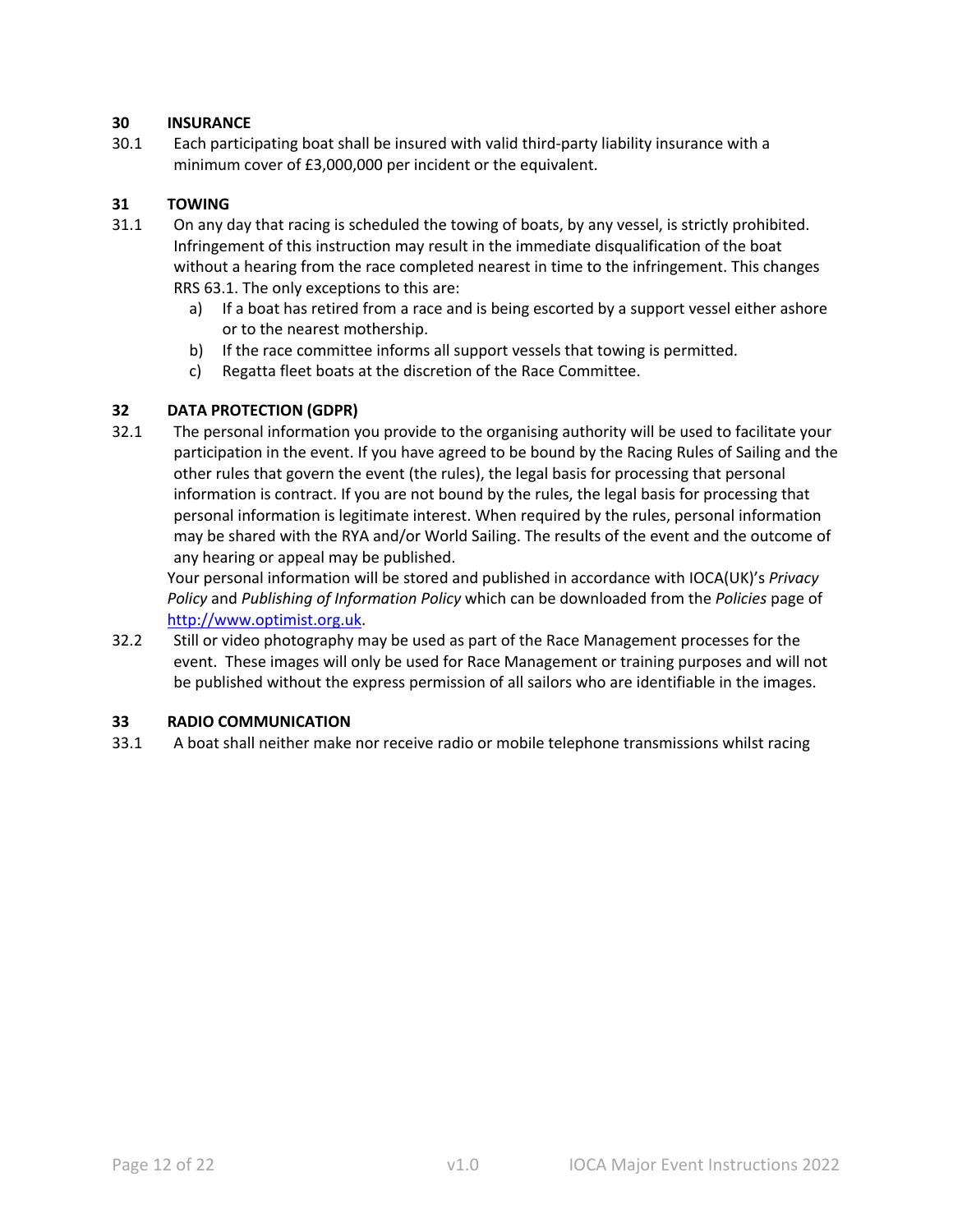## **Attachment A: Terms of Reference**

Protest Committee

The Protest Committee Terms of Reference whilst on the water will be both the application of penalties under RRS 42 and the observation of rule observance.

RRS 42 Penalties will be applied by the Protest Committee, both at the starting area and during the race.

The Protest Committee may initiate a protest where they believe that a rule infringement has occurred but no appropriate penalty was taken.

Technical Committee

The Technical Committee Terms of Reference whilst on the water will be both the application of graded penalties (Attachment D) and observation of class rules observance. This changes RRS 63.1

The technical committee will post a notice of the graded penalties applied within the protest time limit (19.2)

The Technical Committee on the water will be made up IOCA UK Class measurers and will be appointed by the race committee.

## **Attachment B: Schedule of Group Starts**

When racing in groups under MEI 6.1 the starts will be as follows:

| Race   | <b>First Start Groups</b> |             | <b>Second Start Groups</b> |             |
|--------|---------------------------|-------------|----------------------------|-------------|
| 1&7    | Yellow                    | <b>Blue</b> | <b>Red</b>                 | White       |
| 2 & 8  | Yellow                    | <b>Red</b>  | <b>Blue</b>                | White       |
| 3 & 9  | Yellow                    | White       | <b>Blue</b>                | Red         |
| 4 & 10 | <b>Red</b>                | White       | Yellow                     | <b>Blue</b> |
| 5 & 11 | <b>Blue</b>               | White       | Yellow                     | <b>Red</b>  |
| 6 & 12 | <b>Blue</b>               | <b>Red</b>  | Yellow                     | White       |

(Note: This table is repeated under each course diagram for convenience when printing a course card)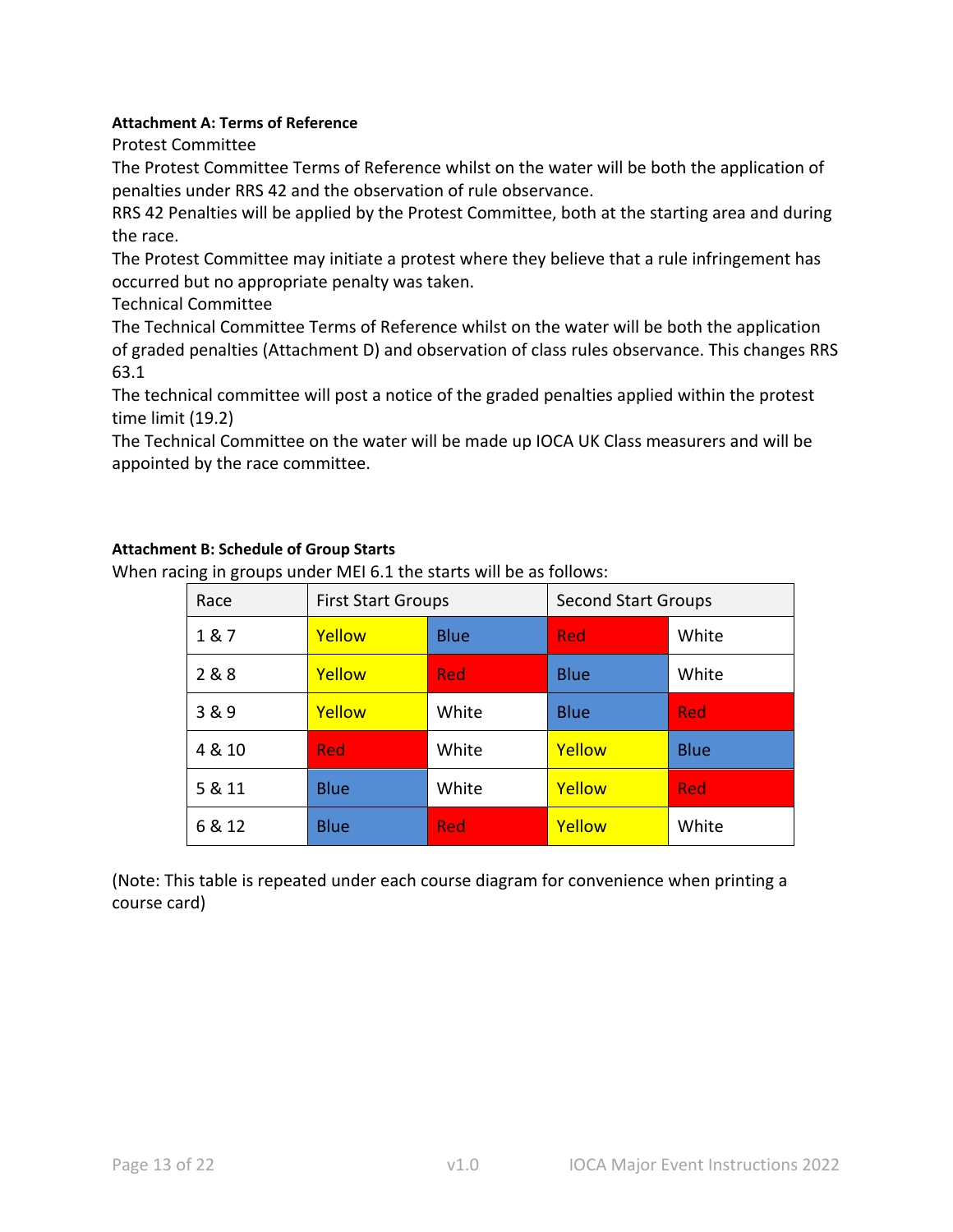# **Attachment C: Courses**

Worlds Course

| Mark Rounding Order              |
|----------------------------------|
| Start $-1 - 2 - 3s/3p - F$ inish |



| Race   | <b>First Start Groups</b> |             | <b>Second Start Groups</b> |             |
|--------|---------------------------|-------------|----------------------------|-------------|
| 1&7    | Yellow                    | <b>Blue</b> | Red                        | White       |
| 2 & 8  | Yellow                    | <b>Red</b>  | <b>Blue</b>                | White       |
| 3&9    | Yellow                    | White       | <b>Blue</b>                | <b>Red</b>  |
| 4 & 10 | Red                       | White       | Yellow                     | <b>Blue</b> |
| 5 & 11 | <b>Blue</b>               | White       | Yellow                     | <b>Red</b>  |
| 6 & 12 | <b>Blue</b>               | <b>Red</b>  | Yellow                     | White       |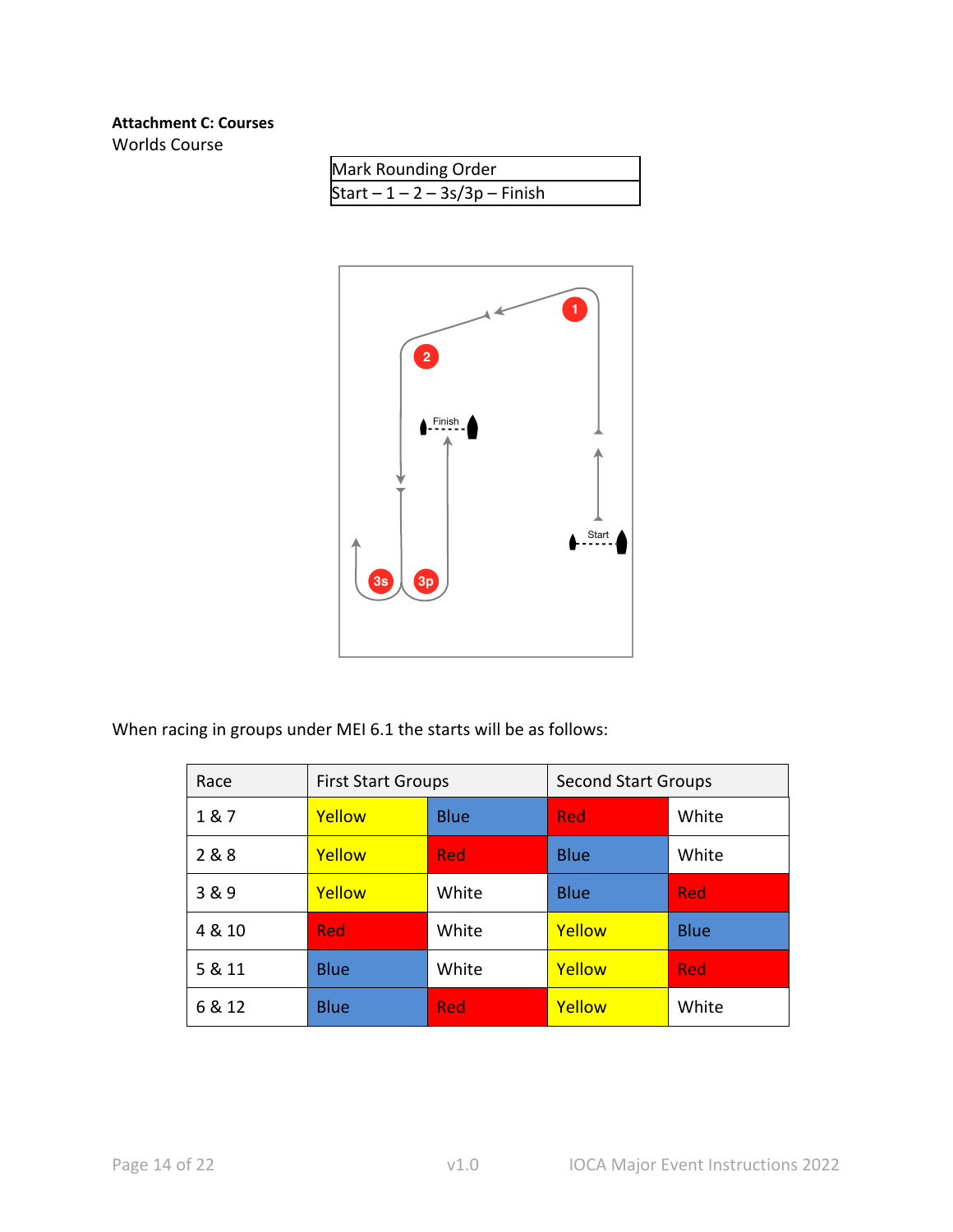| Signal         | Mark Rounding Order                                       |
|----------------|-----------------------------------------------------------|
| 01             | Start $-1 - 2 - 3p - 5 -$ Finish                          |
|                | Start $-1 - 2 - 3s/3p - 2 - 3p - 5 - F$ inish             |
| O <sub>3</sub> | Start $-1 - 2 - 3s/3p - 2 - 3s/3p - 2 - 3p - 5 - F$ inish |
| $\overline{1}$ | Start $-1 - 4s/4p - 1 - 2 - 3p - 5 - F$ inish             |
|                | Start $-1 - 4s/4p - 1 - 4s/4p - 1 - 2 - 3p - 5 - F$ inish |

Carantec Courses with Windward Finishes



| Race   | <b>First Start Groups</b> |             | <b>Second Start Groups</b> |             |
|--------|---------------------------|-------------|----------------------------|-------------|
| 1&7    | Yellow                    | <b>Blue</b> | <b>Red</b>                 | White       |
| 2 & 8  | Yellow                    | <b>Red</b>  | <b>Blue</b>                | White       |
| 3&9    | Yellow                    | White       | <b>Blue</b>                | <b>Red</b>  |
| 4 & 10 | <b>Red</b>                | White       | Yellow                     | <b>Blue</b> |
| 5 & 11 | <b>Blue</b>               | White       | Yellow                     | <b>Red</b>  |
| 6 & 12 | <b>Blue</b>               | <b>Red</b>  | Yellow                     | White       |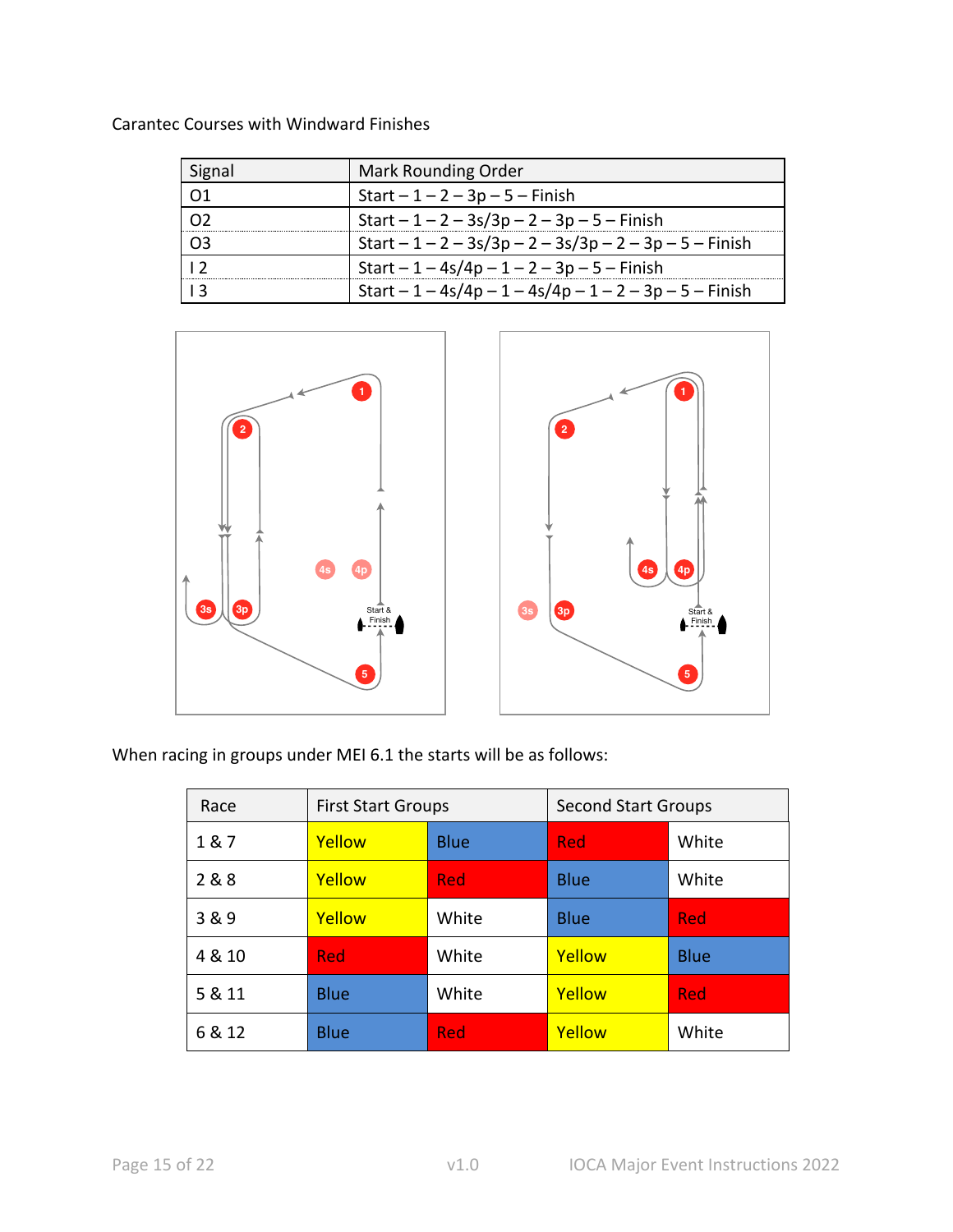| Signal         | <b>Mark Rounding Order</b>                                |
|----------------|-----------------------------------------------------------|
|                | $Start - 1 - 2 - 3p - 5 - Finish$                         |
|                | Start $-1 - 2 - 3s/3p - 2 - 3p - 5 - F$ inish             |
|                | Start $-1 - 2 - 3s/3p - 2 - 3s/3p - 2 - 3p - 5 - F$ inish |
| $\overline{1}$ | Start $-1 - 4s/4p - 1 - 2 - 3p - 5 - F$ inish             |
|                | Start $-1 - 4s/4p - 1 - 4s/4p - 1 - 2 - 3p - 5 - F$ inish |

Carantec Courses with Reaching Finishes



| Race   | <b>First Start Groups</b> |             | <b>Second Start Groups</b> |             |
|--------|---------------------------|-------------|----------------------------|-------------|
| 1&7    | Yellow                    | <b>Blue</b> | <b>Red</b>                 | White       |
| 2 & 8  | Yellow                    | <b>Red</b>  | <b>Blue</b>                | White       |
| 3&9    | Yellow                    | White       | <b>Blue</b>                | <b>Red</b>  |
| 4 & 10 | Red                       | White       | Yellow                     | <b>Blue</b> |
| 5 & 11 | <b>Blue</b>               | White       | Yellow                     | <b>Red</b>  |
| 6 & 12 | <b>Blue</b>               | <b>Red</b>  | Yellow                     | White       |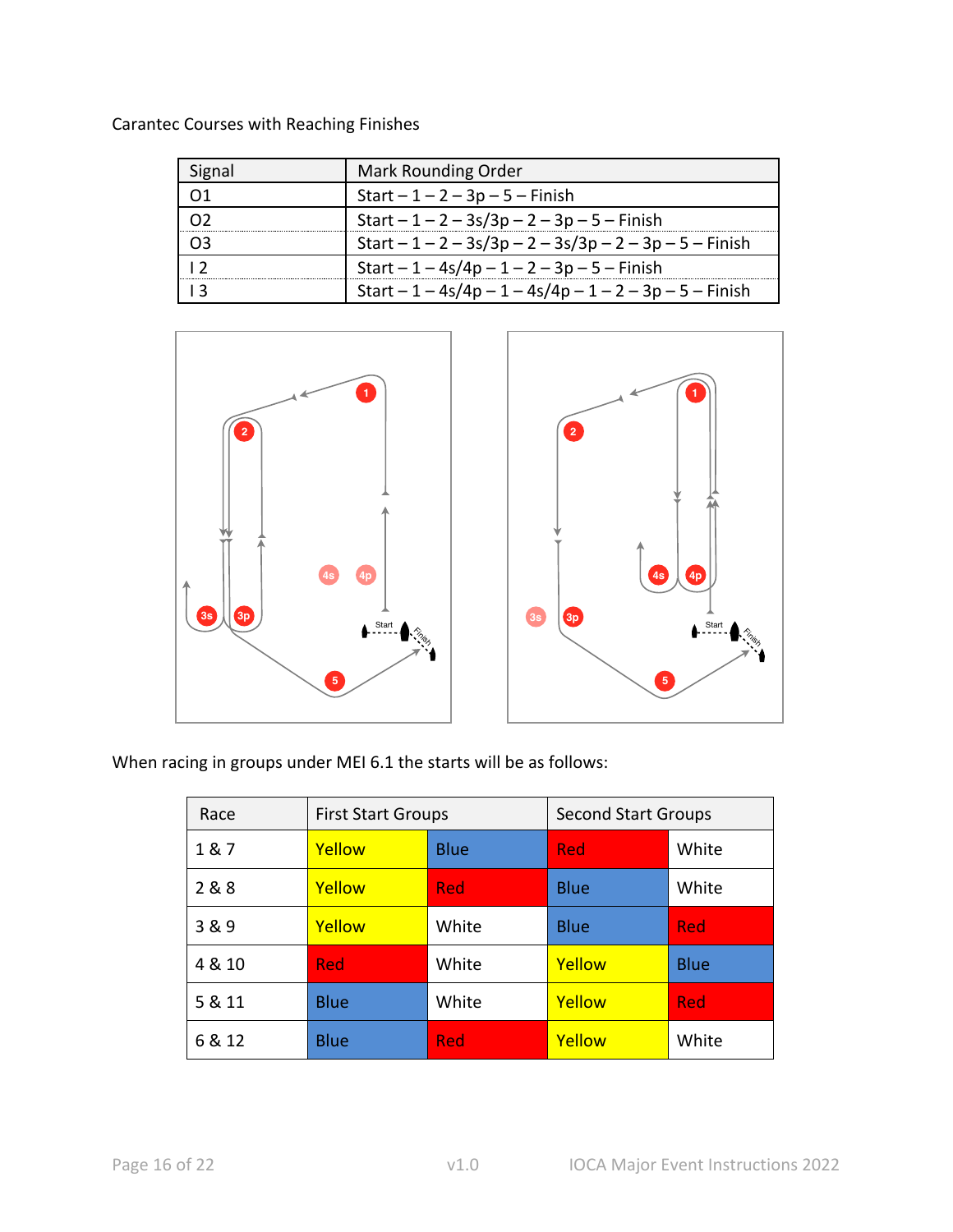# Trapezoid Courses

| Signal         | <b>Mark Rounding Order</b>                           |  |
|----------------|------------------------------------------------------|--|
|                | Start $-1-2-3p$ – Finish                             |  |
|                | Start $-1 - 2 - 3s/3p - 2 - 3p$ – Finish             |  |
|                | Start $-1 - 2 - 3s/3p - 2 - 3s/3p - 2 - 3p$ – Finish |  |
| $\overline{ }$ | Start $-1 - 4s/4p - 1 - 2 - 3p$ – Finish             |  |
|                | Start $-1 - 4s/4p - 1 - 4s/4p - 1 - 2 - 3p$ – Finish |  |



| Race   | <b>First Start Groups</b> |             | <b>Second Start Groups</b> |             |
|--------|---------------------------|-------------|----------------------------|-------------|
| 1&7    | Yellow                    | <b>Blue</b> | <b>Red</b>                 | White       |
| 2 & 8  | Yellow                    | <b>Red</b>  | <b>Blue</b>                | White       |
| 3 & 9  | Yellow                    | White       | <b>Blue</b>                | <b>Red</b>  |
| 4 & 10 | Red                       | White       | Yellow                     | <b>Blue</b> |
| 5 & 11 | <b>Blue</b>               | White       | Yellow                     | <b>Red</b>  |
| 6 & 12 | <b>Blue</b>               | <b>Red</b>  | Yellow                     | White       |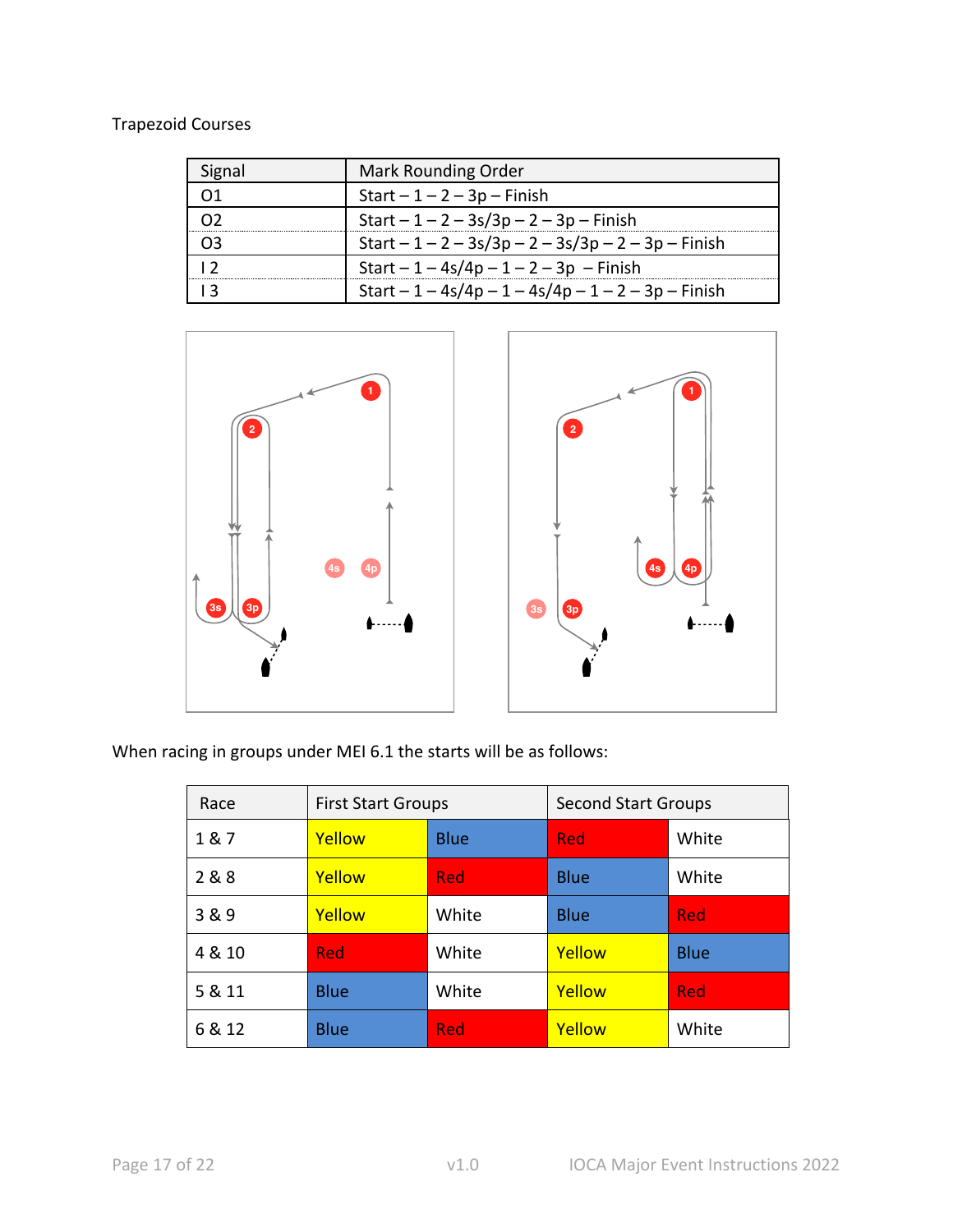# Triangular Course (Regatta Fleet Only)

| Signal | Mark Rounding Order                                     |  |  |
|--------|---------------------------------------------------------|--|--|
|        | Start $-1-2-3$ – Finish                                 |  |  |
|        | Start $-1 - 2 - 3 -$ Line $-1 - 2 - 3 -$ Finish         |  |  |
|        | Start $-1-2-3$ - Line $-1-2-3$ - Line $-1-2-3$ - Finish |  |  |

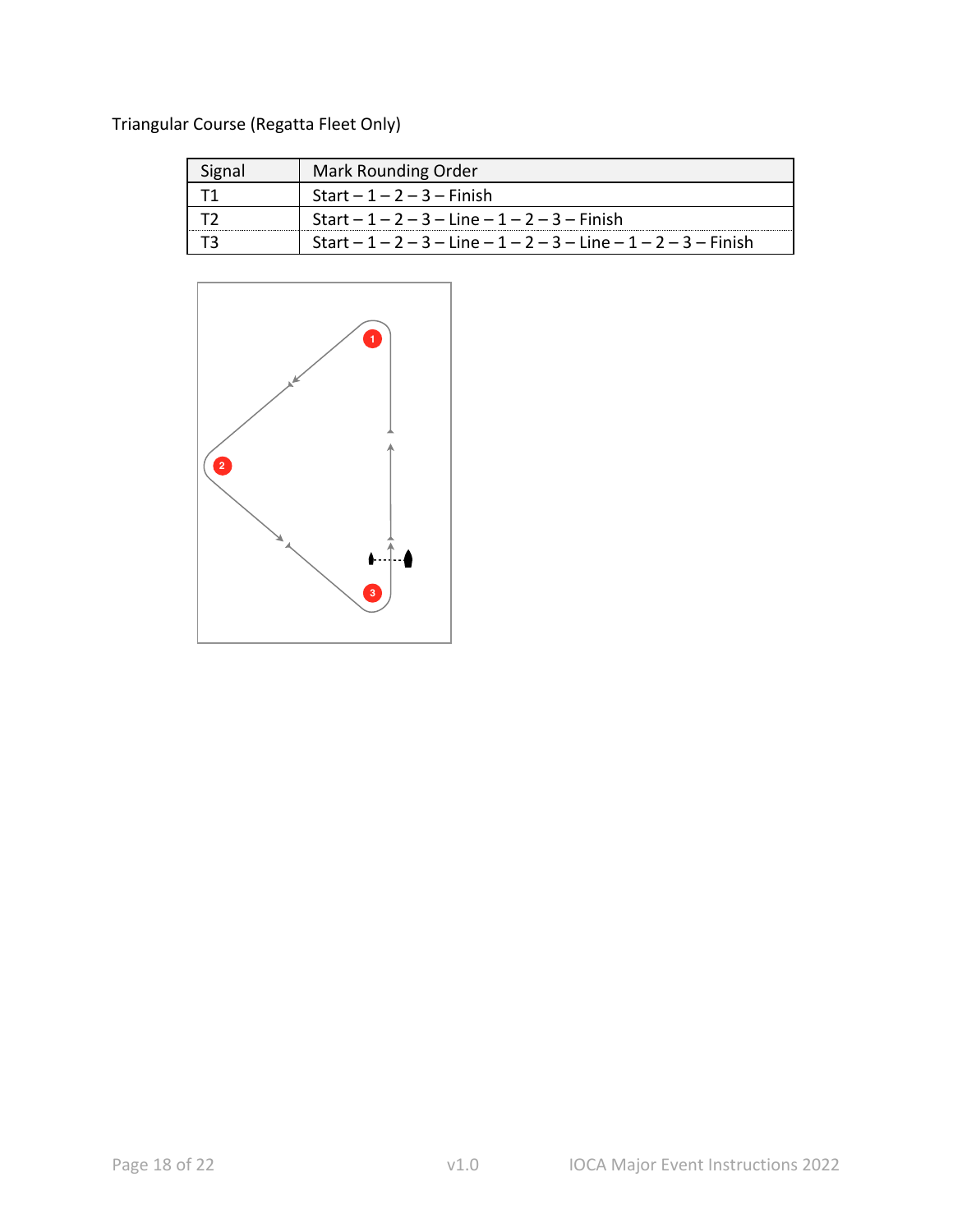## **Attachment D: Graded Penalties (CR refers to class rule)**

Minor Technical Penalties First offence warning, 2nd and subsequent offences 2 points Breaches of Safety Regulations if no danger was involved (MEI 0) Minor Class Rule Penalties First offence warning, 2nd and subsequent offences 3 points Bailer not attached to hull (CR 4.3) Paddle not attached to hull (CR 4.3) Dagger board not attached to hull (CR 3.3.4) Painter not attached to mast step or thwart (CR 4.3) Whistle not attached to personal flotation device (CR 4.2) One sail tie 5mm or more loose (CR 6.6.3.4) Two sail ties 3mm or more loose (CR 6.6.3.4) Accidental loss of sail tie (CR 6.6.3.4) Intermediate Class Rule Penalties First offence warning, 2nd and subsequent offences 5 points No bailer, paddle or painter in boat (CR 4.3) No whistle (CR 4.2) No lanyard, locking device or other arrangement to attach mast to hull (CR 3.5.2.11) Sail outside limits of bands (CR 3.5.2.7) Two ties 5mm or more loose (CR 6.6.3.4) Three or more ties 3mm or more loose (CR 6.6.3.4) Throat, tack or clew eyelet 3mm or more loose (CR 6.6.3.4) Major Class Rule Penalties (as per RRS) Penalty up to DSQ subject to protest Use of uninspected equipment Use of unapproved fittings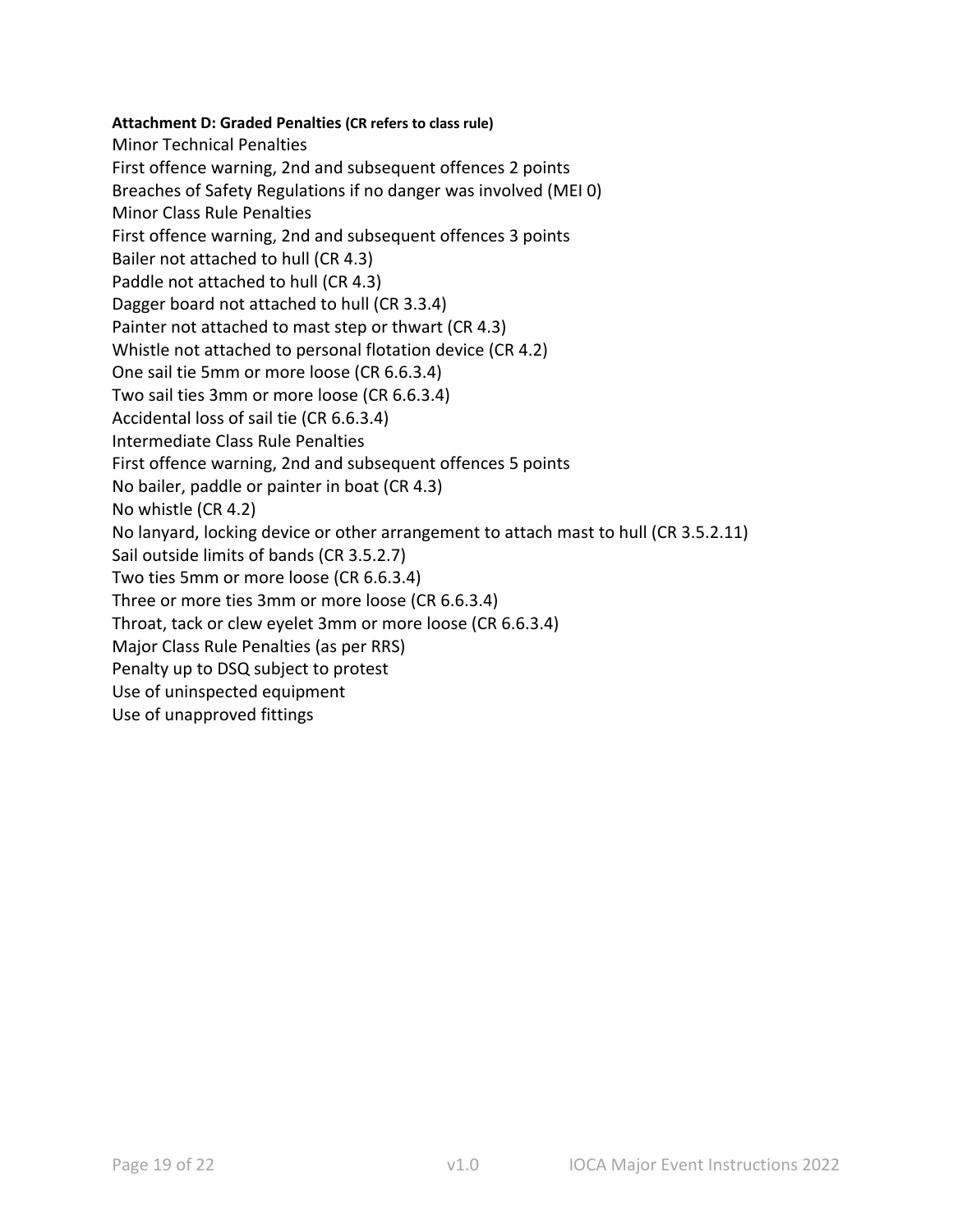# **Attachment E: Sample Supplementary Sailing Instructions**

2021 Gill IOCA UK

[Event Name]

[Inclusive dates of the event]

[Venue]

The Organising Authority is the International Optimist Class Association (UK) in conjunction with [Host Club]

Supplementary Sailing Instructions

| <b>MEI</b>     | Description                                        | Details (delete or complete as appropriate) |
|----------------|----------------------------------------------------|---------------------------------------------|
| 2.1            | <b>Location of Official Notice</b><br><b>Board</b> |                                             |
| 4.1            | Location of signal mast                            |                                             |
| 18.4           | <b>Additional Safety Information</b>               |                                             |
| <b>MEI</b>     | Main Fleet                                         | <b>Details</b>                              |
| 6.1            | Racing in groups                                   | Yes / No                                    |
| $\overline{7}$ | Race Area                                          |                                             |
| 8.1            | <b>Course Configuration</b>                        |                                             |
| 9.1            | <b>Description of Marks</b>                        |                                             |
| 15.2           | Target time                                        | 40-45 minutes                               |
| 18.5           | Tally                                              | Yes / No                                    |
| 18.5.2         | <b>Tally Board Location</b>                        |                                             |
| F              | Zero coaching protocol invoked                     | Yes / No                                    |
| <b>MEI</b>     | Regatta Fleet                                      | <b>Details</b>                              |
| 6.1            | Racing in groups                                   | No                                          |
| $\overline{7}$ | Race Area                                          |                                             |
| 8.1            | <b>Course Configuration</b>                        |                                             |
| 9.1            | <b>Description of Marks</b>                        |                                             |
| 15.2           | Target time                                        | 20-30 minutes                               |
| 18.5           | Tally                                              | Yes / No                                    |
| 18.5.2         | <b>Tally Board Location</b>                        |                                             |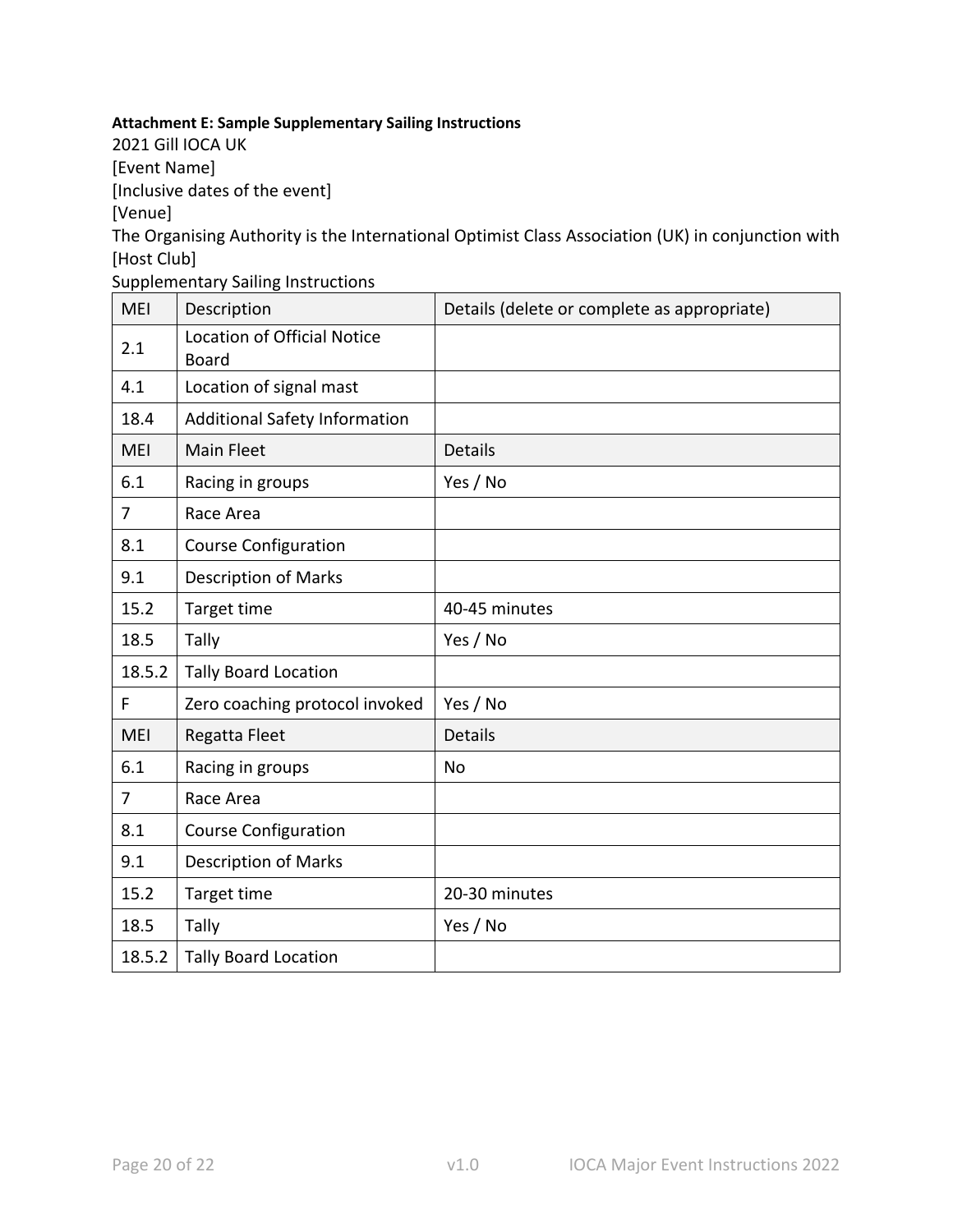## **Attachment F - Protocol for a zero-coaching Event**

- F.1 This attachment only applies at events where it has been invoked by the NoR, SSIs or an Official Notice.
- F.2 No support vessels will be allowed other than those authorised by or agreed with the race committee. Upon arrival Support vessels must report to the Race Office. They must not launch before this requirement has been met.
- F.3 Competitors shall not approach any vessel other than an official vessel (see MEI 22) from their first orange flag signal of the day until they finish their last race for the day or the Race Committee signal no more racing today, whichever is later.
- F.4 Except when requested by or agreed with the race committee, Support Persons (See RRS definitions) may not communicate with competitors afloat, tow competitors to or from the race area, or enter the race area as described in MEI 23.6.
- F.5 All boats associated with an infringing Support Person may be penalised at the discretion of the Protest Committee for the race on which the Support Person failed to comply with this instruction. This changes RRS 63.1
- F.6 Competitors will be able to place food and drink on official support vessels. In exceptional circumstances official support vessels may be called upon by the race committee to undertake other duties and will not be available to competitors for use as support vessels.
- F.7 Competitors will be allocated an official support vessel for the event which will be marked with a coloured identification flag corresponding to the competitor's allocated ribbon
- F.8 Competitors' allocated ribbon colours will be notified on the main notice board (ribbons will be available at registration)
- F.9 All boats will fly a ribbon of their allocated support vessel colour at the peak of their sails.
- F.10 Official support vessels may provide competitors with the following support: Rig alteration (for example alteration and replacement of sail ties, kicker and sprit tensions) Provision and storage of a competitor's food and drink Replacement of equipment – each official support vessel will carry a limited supply of spares (tiller extension, sail ties, rope and sail repair tape).
- F.11 For more extensive repairs, competitors may request additional support from the race committee.
- F.12 Between races, official support vessels will be positioned in the area where the Race Committee have directed boats to congregate. A diagram may be posted on the official notice board providing details.
- F.13 Non-official vessels shall stay outside area described in MEI 23.6 from the time the orange flag is displayed until all boats of all divisions in that race have finished or the Race Committee signal a postponement or abandonment. When a race committee or jury member indicates a Support Person's vessel to move further from the course area, they shall do so immediately.
- F.14 At the time that the orange flags are raised on the Committee Vessel, official support vessels must immediately proceed to the waiting area (50m downwind of the start line, or as marked) and remain there until the orange flags are lowered.
- F.15 Additional requirements may be posted on the official notice board.
- F.16 The penalty for failing to comply with these requirements will be determined by the Race Committee or the Protest Committee, and may be the disqualification of all boats associated with the support personnel who do so.